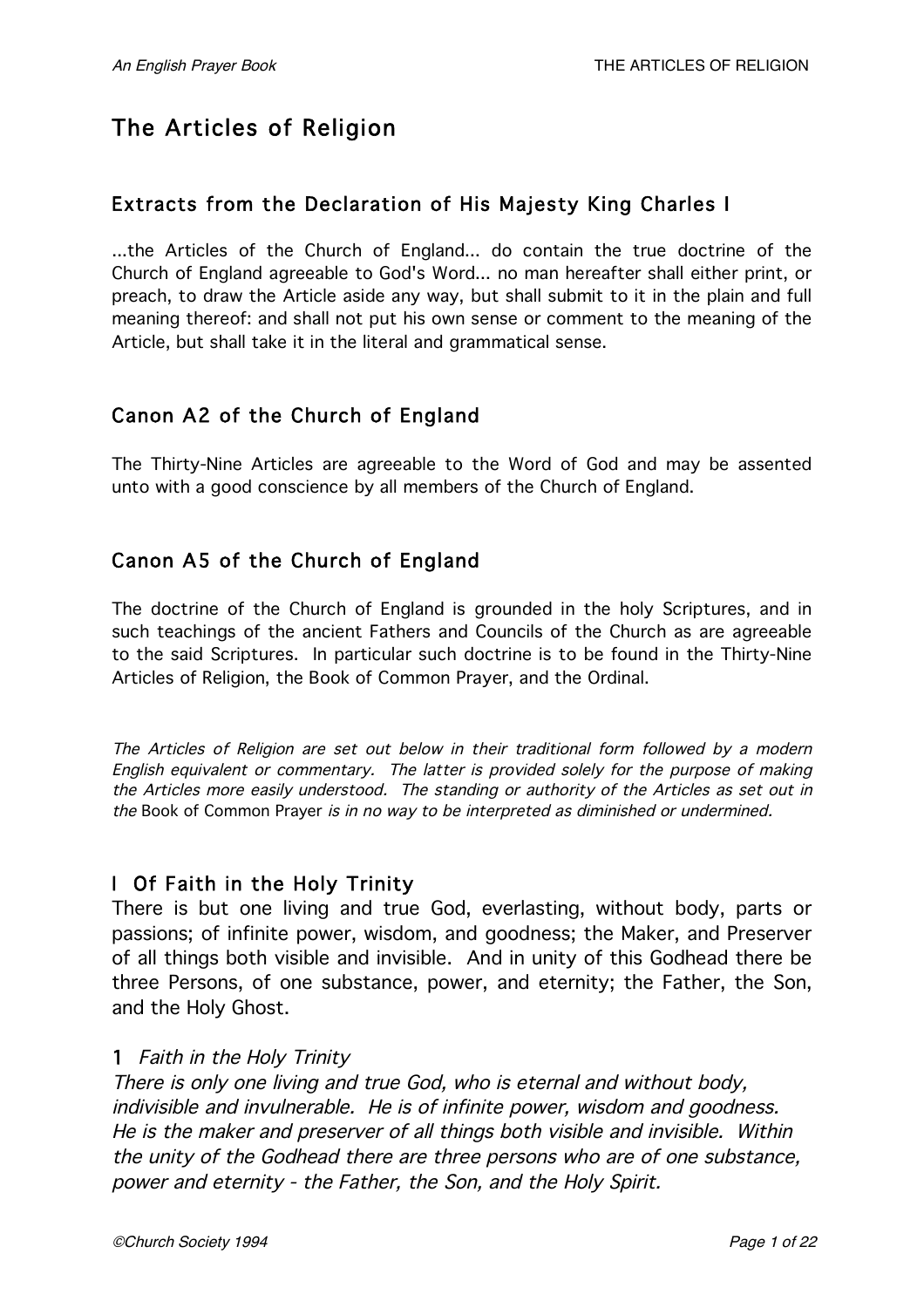# II Of the Word or Son of God, which was made very Man

The Son, which is the Word of the Father, begotten from everlasting of the Father, the very and eternal God, and of one substance with the Father, took Man's nature in the womb of the blessed Virgin, of her substance: so that two whole and perfect Natures, that is to say, the Godhead and Manhood, were joined together in one Person, never to be divided, whereof is one Christ, very God, and very Man; who truly suffered, was crucified, dead and buried, to reconcile his Father to us, and to be a sacrifice, not only for original guilt, but also for all actual sins of men.

### 2 The Word, or Son of God, who became truly man

The Son, who is the Word of the Father, was begotten from eternity of the Father, and is the true and eternal God, of one substance with the Father. He took man's nature in the womb of the blessed virgin Mary, of her substance, in such <sup>a</sup> way that two whole and perfect natures, the Godhead and manhood, were joined together in one person, never to be divided. Of these two natures is the one Christ, true God and true man. He truly suffered, was crucified, died, and was buried, to reconcile the Father to us and to be <sup>a</sup> sacrifice, not only for original guilt but also for all actual sins of men.

### III Of the going down of Christ into Hell

As Christ died for us, and was buried, so also it is to be believed, that he went down into Hell.

#### 3 The descent of Christ into the realm of the dead

Just as Christ died for us and was buried, so also it is to be believed that he descended into the realm of the dead.

### IV Of the Resurrection of Christ

Christ did truly rise again from death, and took again his body, with flesh, bones, and all things appertaining to the perfection of Man's nature; wherewith he ascended into Heaven, and there sitteth, until he return to judge all Men at the last day.

### 4 The resurrection of Christ

Christ truly rose again from death and took again his body, with flesh, bones and all that belongs to the completeness of man's nature. In this body he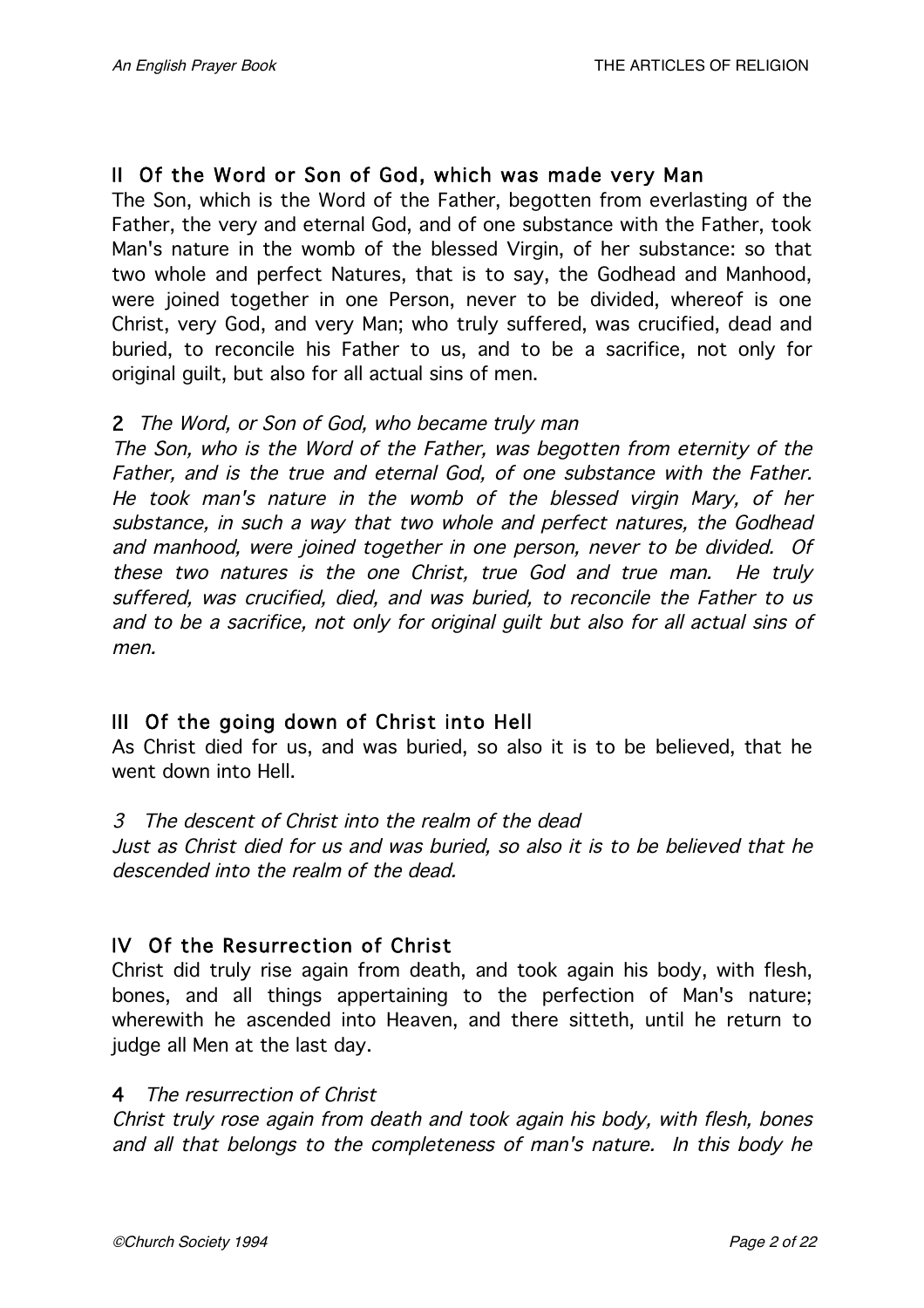ascended into heaven, where he is now seated until the last day, when he will return to judge all men.

# V Of the Holy Ghost

The Holy Ghost, proceeding from the Father and the Son, is of one substance, majesty, and glory, with the Father and the Son, very and eternal God.

#### 5 The Holy Spirit

The Holy Spirit proceeds from the Father and the Son. He is of one substance, majesty, and glory with the Father and the Son, true and eternal God.

# VI Of the sufficiency of the holy Scriptures for salvation

Holy Scripture containeth all things necessary to salvation: so that whatsoever is not read therein, nor may be proved thereby, is not to be required of any man, that it should be believed an article of the Faith, or be thought requisite or necessary to salvation. In the name of the holy Scripture we do understand those Canonical Books of the Old and New Testament, of whose authority was never any doubt in the Church.

Of the Names and Number of the Canonical Books.

| Genesis                   | The First Book of Chronicles  |
|---------------------------|-------------------------------|
| Exodus                    | The Second Book of Chronicles |
| Leviticus                 | The First Book of Esdras      |
| <b>Numbers</b>            | The Second Book of Esdras     |
| Deuteronomy               | The Book of Esther            |
| Joshua                    | The Book of Job               |
| Judges                    | The Psalms                    |
| Ruth                      | The Proverbs                  |
| The First Book of Samuel  | Ecclesiastes or Preacher      |
| The Second Book of Samuel | Cantica, or Songs of Solomon  |
| The First Book of Kings   | Four Prophets the greater     |
| The Second Book of Kings  | Twelve Prophets the less      |
|                           |                               |

And the other Books (as *Hierome* saith) the Church doth read for example of life and instruction of manners; but yet doth not apply them to establish any doctrine; such are these following:

| The Third Book of Esdras  | <b>Baruch the Prophet</b>      |
|---------------------------|--------------------------------|
| The Fourth Book of Esdras | The Song of the Three Children |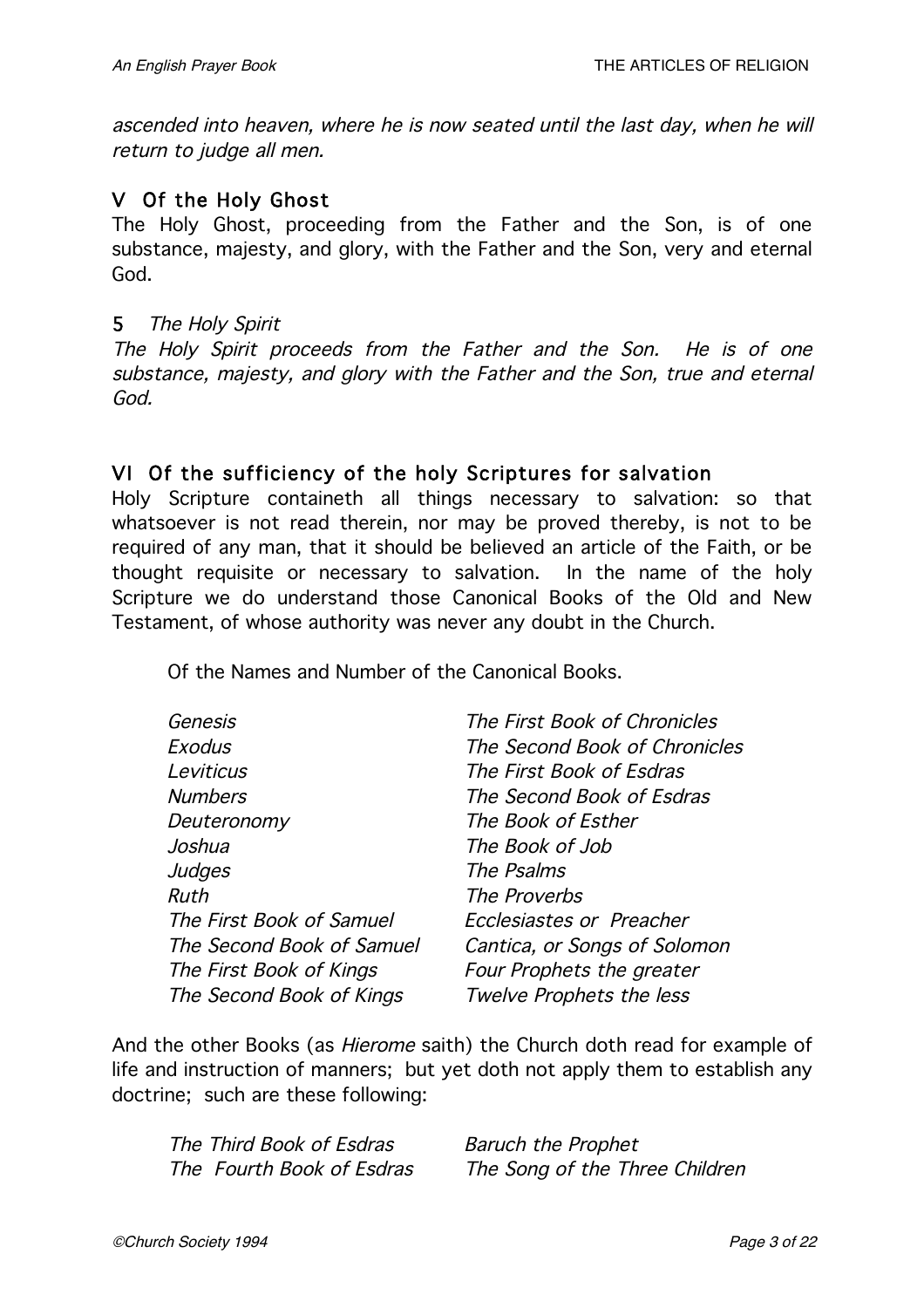| The Book of Tobias             | The Story of Susanna         |
|--------------------------------|------------------------------|
| The Book of Judith             | Of Bel and the Dragon        |
| The rest of the Book of Esther | The Prayer of Manasses       |
| The Book of Wisdom             | The First Book of Maccabees  |
| Jesus the Son of Sirach        | The Second Book of Maccabees |

All the Books of the New Testament, as they are commonly received, we do receive, and account them Canonical.

6 The sufficiency of Holy Scripture for salvation

Holy Scripture contains all things necessary for salvation. Consequently whatever is not read in Scripture nor can be proved from Scripture cannot be demanded from any person to believe it as an article of the faith. Nor is any such thing to be thought necessary or required for salvation. By holy Scripture is meant those canonical books of the Old and New Testaments whose authority has never been doubted within the church.

The canonical books of the Old Testament are:

| Genesis        | 1 Kings       | Ecclesiastes   | Obadiah         |
|----------------|---------------|----------------|-----------------|
| <b>Exodus</b>  | 2 Kings       | Song of Songs  | Jonah           |
| Leviticus      | 1 Chronicles  | Isaiah         | Micah           |
| <b>Numbers</b> | 2 Chronicles  | Jeremiah       | Nahum           |
| Deuteronomy    | Ezra          | Lamentations   | <b>Habakkuk</b> |
| Joshua         | Nehemiah      | <b>Ezekiel</b> | Zephaniah       |
| Judges         | <b>Esther</b> | Daniel         | Haggai          |
| <b>Ruth</b>    | Job           | Hosea          | Zechariah       |
| 1 Samuel       | Psalms        | Joel           | Malachi         |
| 2 Samuel       | Proverbs      | Amos           |                 |
|                |               |                |                 |

The canonical books of the New Testament are:

| Matthew       | 2 Corinthians   | 1 Timothy      | 2 Peter    |
|---------------|-----------------|----------------|------------|
| Mark          | Galatians       | 2 Timothy      | 1 John     |
| Luke          | Ephesians       | <b>Titus</b>   | 2 John     |
| John          | Philippians     | Philemon       | 3 John     |
| Acts          | Colossians      | <b>Hebrews</b> | Jude       |
| Romans        | 1 Thessalonians | James          | Revelation |
| 1 Corinthians | 2 Thessalonians | 1 Peter        |            |

The books of the Apocrypha, as Jerome says, are read by the church for examples of life and instruction in behaviour, but the church does not use them to establish any doctrine. They are: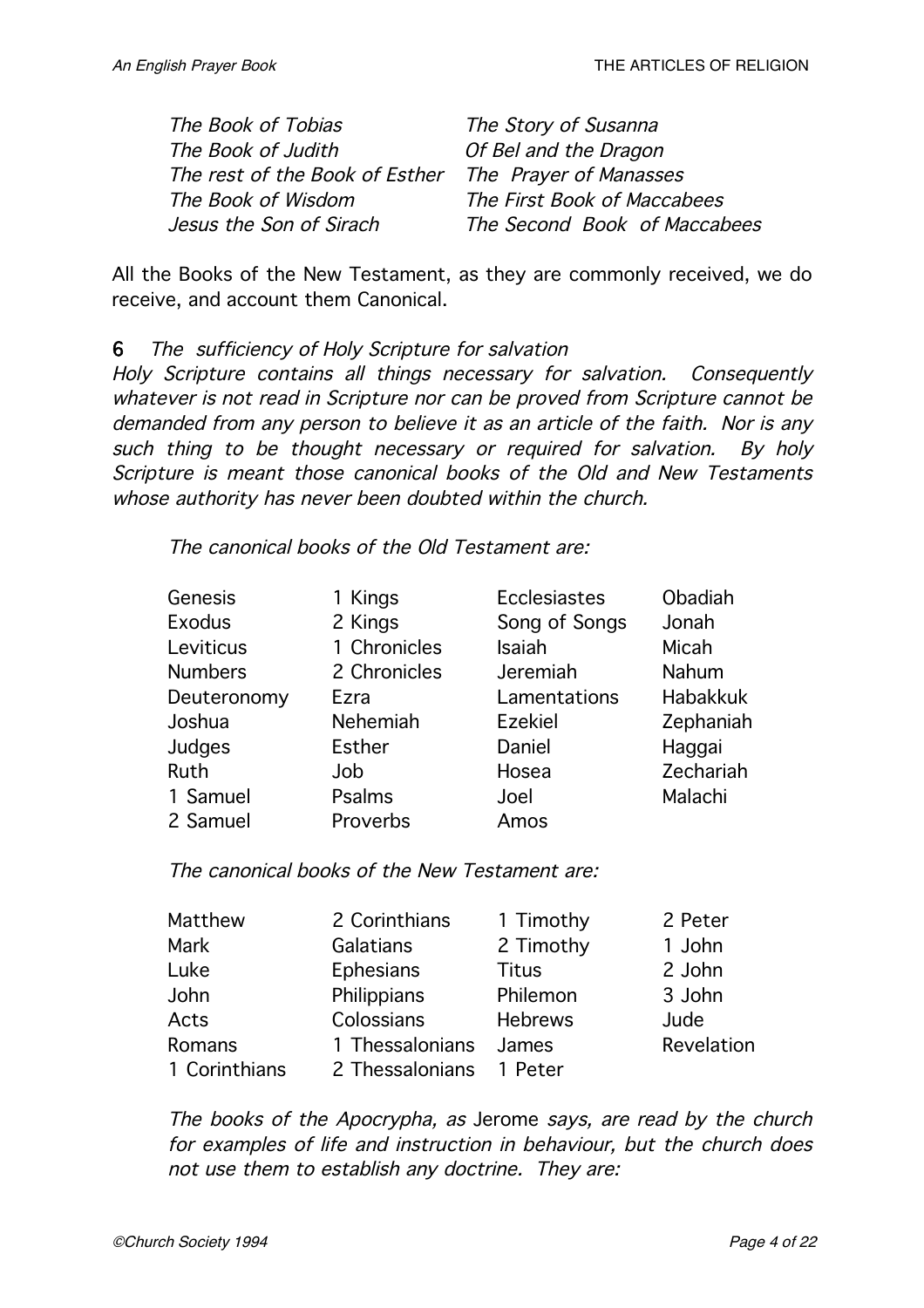| 1 Esdras                   | <b>Baruch</b>              |
|----------------------------|----------------------------|
| 2 Esdras                   | Song of the three children |
| Tobit                      | Susanna                    |
| Judith                     | Bel and the Dragon         |
| <b>Additions to Esther</b> | <b>Prayer of Manasses</b>  |
| Wisdom                     | 1 Maccabees                |
| <b>Ecclesiasticus</b>      | 2 Maccabees                |

### VII Of the Old Testament

The Old Testament is not contrary to the New: for both in the Old and New Testament everlasting life is offered to Mankind by Christ, who is the only Mediator between God and Man, being both God and Man. Wherefore they are not to be heard, which feign that the old Fathers did look only for transitory promises. Although the Law given from God by Moses, as touching Ceremonies and Rites, do not bind Christian men, nor the Civil precepts thereof ought of necessity to be received in any commonwealth; yet notwithstanding, no Christian man whatsoever is free from the obedience of the Commandments which are called Moral.

#### 7 The Old Testament

The Old Testament is not contrary to the New, for in both the Old and New Testaments eternal life is offered to mankind through Christ. Hence he, being both God and man, is the only mediator between God and man. Those who pretend that the Patriarchs only looked for transitory promises must not be listened to. Although the law given by God through Moses is not binding on Christians as far as its forms of worship and ritual are concerned and the civil regulations are not binding on any nation state, nevertheless no Christian is free to disobey those commandments which may be classified as moral.

### VIII Of the Three Creeds

The Three Creeds, Nicene Creed, Athanasius's Creed, and that which is commonly called the Apostles' Creed, ought thoroughly to be received and believed: for they may be proved by most certain warrants of holy Scripture.

#### 8 The three Creeds

The three creeds, the Nicene Creed, Athanasian Creed, and that known as the Apostles' Creed, ought to be wholeheartedly accepted and believed. This is because their contents may be proved by definite statements of Holy Scripture.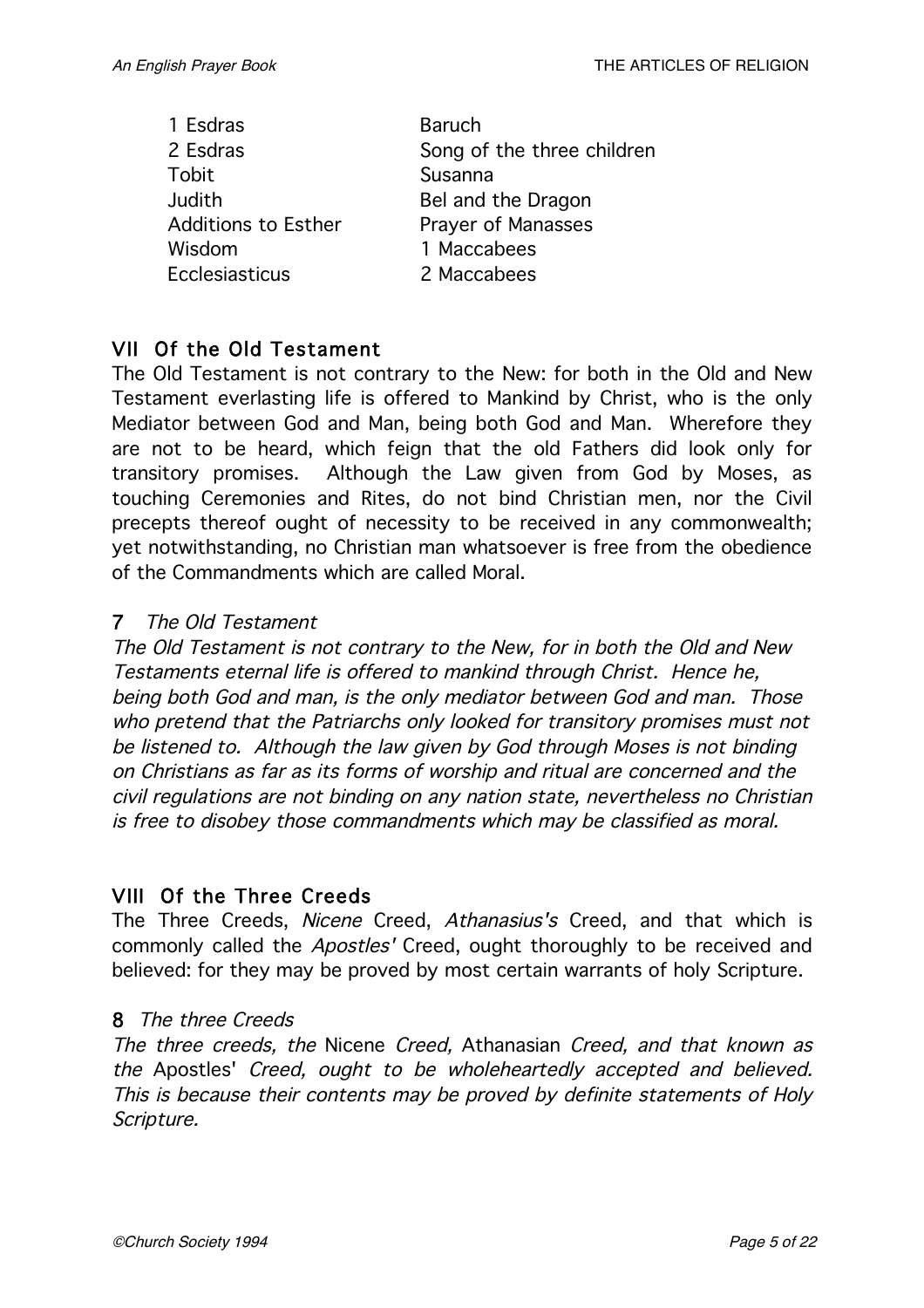# IX Of Original or Birth-sin

Original Sin standeth not in the following of Adam, (as the Pelagians do vainly talk;) but it is the fault and corruption of the Nature of every man, that naturally is ingendered of the offspring of *Adam*; whereby man is very

far gone from original righteousness, and is of his own nature inclined to evil, so that the flesh lusteth always contrary to the spirit; and therefore in every person born into this world, it deserveth God's wrath and damnation. And this infection of nature doth remain, yea in them that are regenerated; whereby the lust of the flesh, called in the Greek, Φρόνημα σαρκὸς, which some do expound the wisdom, some sensuality, some the affection, some the desire, of the flesh, is not subject to the Law of God. And although there is no condemnation for them that believe and are baptized, yet the Apostle doth confess, that concupiscence and lust hath of itself the nature of sin.

### 9 Original or Birth-sin

Original sin is not found merely in the following of Adam's example (as the Pelagians foolishly say). It is rather to be seen in the fault and corruption which is found in the nature of every person who is naturally descended from Adam. The consequence of this is that man is far gone from his original state of righteousness. In his own nature he is predisposed to evil, the sinful nature in man always desiring to behave in <sup>a</sup> manner contrary to the Spirit. In every person born into this world there is found this predisposition which rightly deserves God's anger and condemnation. This infection within man's nature persists even within those who are regenerate. This desire of the sinful nature, which in Greek is called phronema sarkos and is variously translated the wisdom or sensuality or affection or desire of the sinful nature, is not under the control of God's law. Although there is no condemnation for those that believe and are baptized, nevertheless the apostle states that any such desire is sinful.

# X Of Free-Will

The condition of Man after the fall of *Adam* is such, that he cannot turn and prepare himself, by his own natural strength and good works, to faith, and calling upon God: Wherefore we have no power to do good works pleasant and acceptable to God, without the grace of God by Christ preventing us, that we may have a good will, and working with us, when we have that good will.

### 10 Free Will

The condition of man since the fall of Adam is such that he cannot turn and prepare himself by his own natural strength and good works for faith and for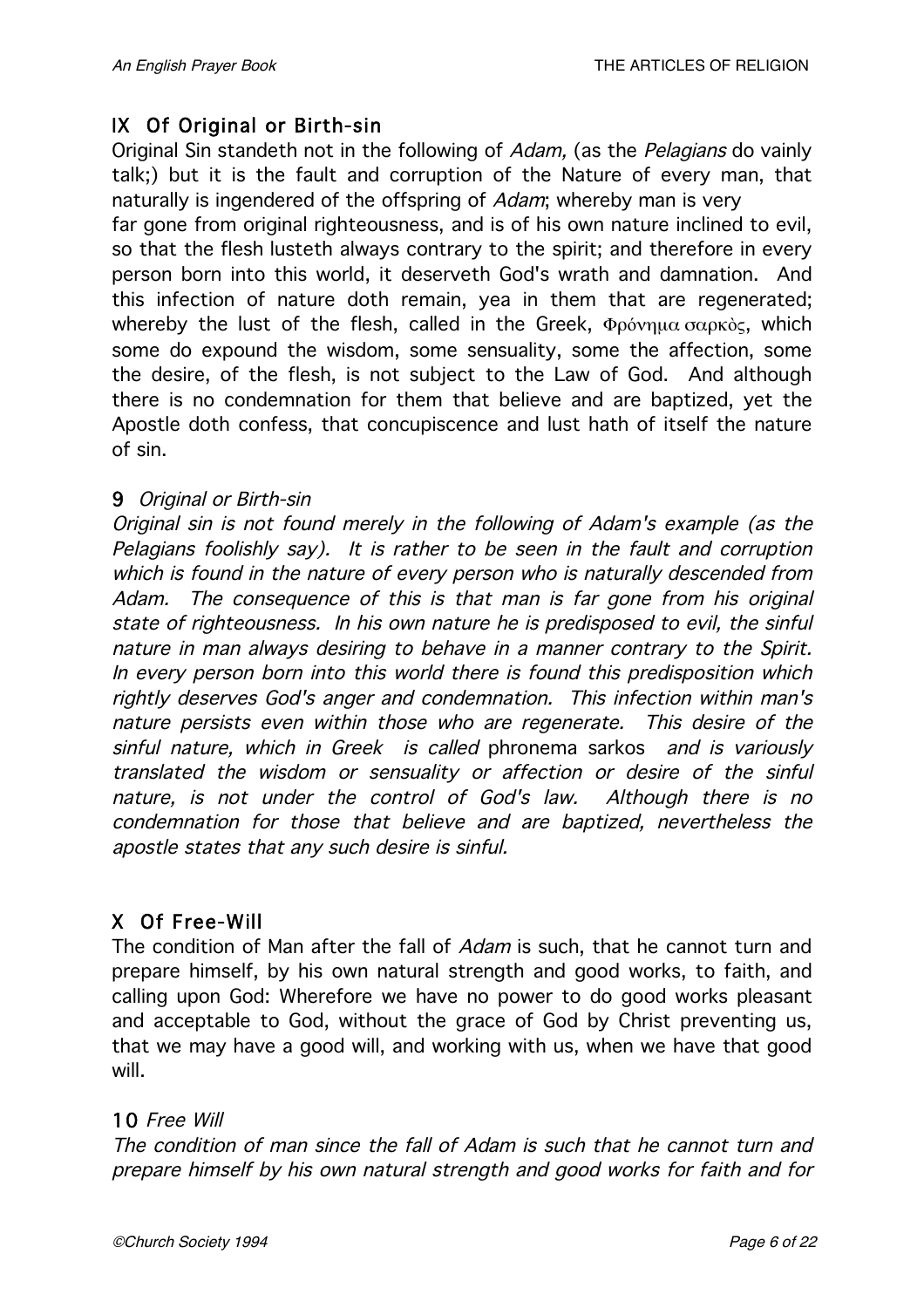calling upon the name of the Lord. Hence we have no power to do good works which are pleasing and acceptable to God, unless the grace of God through Christ goes before us so that we may have <sup>a</sup> good will, and continues to work with us after we are given that good will.

### XI Of the Justification of Man

We are accounted righteous before God, only for the merit of our Lord and Saviour Jesus Christ by Faith, and not for our own works or deservings; Wherefore, that we are justified by Faith only is a most wholesome Doctrine, and very full of comfort, as more largely is expressed in the Homily of Justification.

### 11 The justification of man

We are accounted righteous before God solely on account of the merit of our Lord and Saviour Jesus Christ through faith and not on account of our own good works or of what we deserve. Consequently the teaching that we are justified by faith alone is <sup>a</sup> most wholesome and comforting doctrine. This is taught more fully in the homily on Justification.

### XII Of Good Works

Albeit that Good Works, which are the fruits of Faith, and follow after Justification, cannot put away our sins, and endure the severity of God's Judgement; yet are they pleasing and acceptable to God in Christ, and do spring out necessarily of a true and lively Faith; insomuch that by them a lively Faith may be as evidently known as a tree discerned by the fruit.

### 12 Good works

Although good works, which are the fruits of faith and follow on after justification, can never atone for our sins or face the strict justice of God's judgment, they are nevertheless pleasing and acceptable to God in Christ and necessarily spring from <sup>a</sup> true and living faith. Thus <sup>a</sup> living faith is as plainly known by its good works as <sup>a</sup> tree is known by its fruit.

### XIII Of Works before Justification

Works done before the grace of Christ, and the Inspiration of his Spirit, are not pleasant to God, forasmuch as they spring not of faith in Jesus Christ, neither do they make men meet to receive grace, or (as the School-authors say) deserve grace of congruity: yea rather, for that they are not done as God willed and commanded them to be done, we doubt not but they have the nature of sin.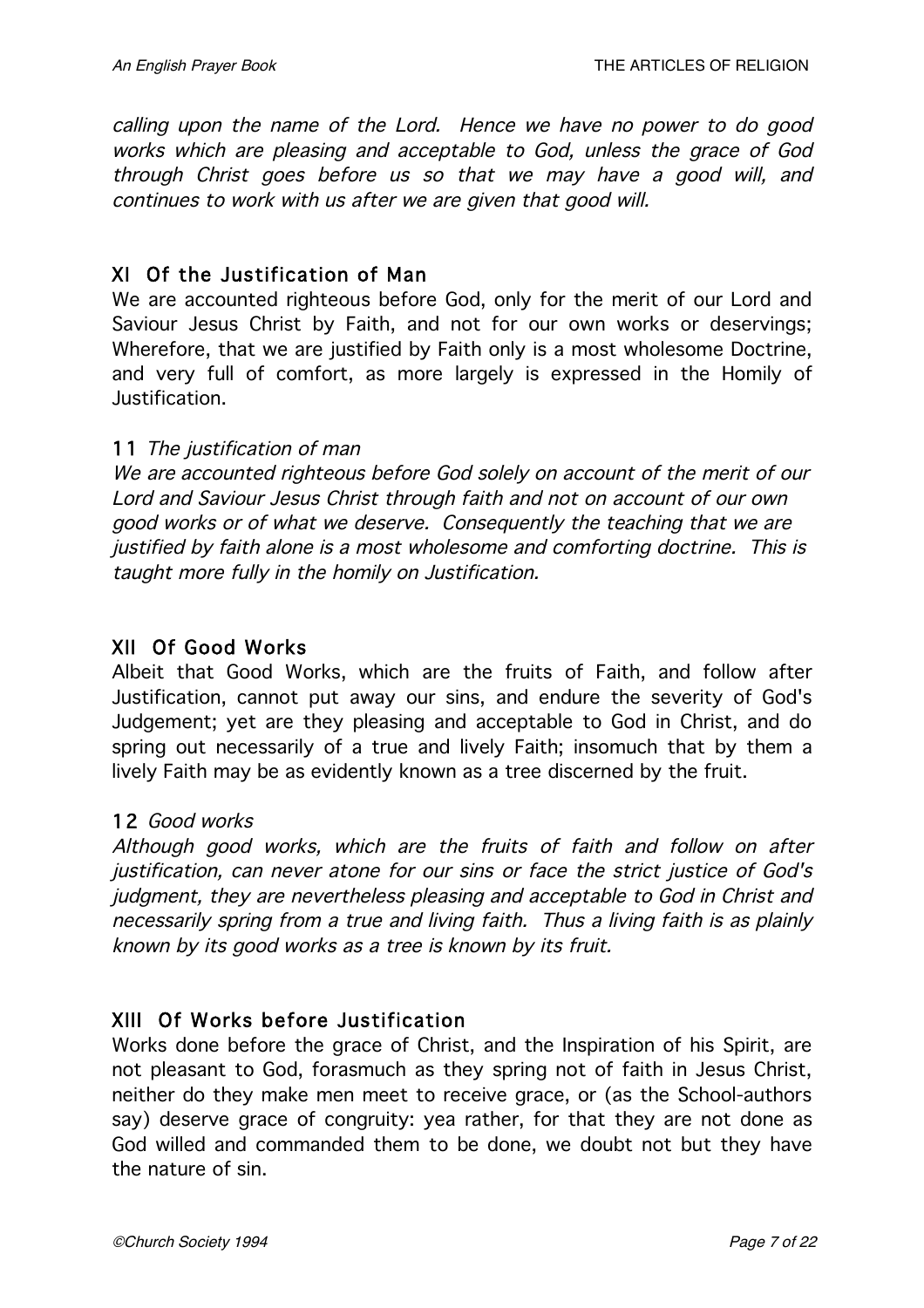### 13 Works before justification

Works done before receiving the grace of Christ and the inspiration of his Spirit are not pleasing to God. This is because they do not spring out of faith in Jesus Christ. Nor do they make people fit to receive grace or (as the schoolmen say) to deserve grace of congruity. On the contrary, because they are not done as God has willed and commanded that they should be done, it is undoubtedly the case that they have the nature of sin.

### XIV Of Works of Supererogation

Voluntary Works besides, over and above, God's Commandments, which they call Works of Supererogation, cannot be taught without arrogancy and impiety: for by them men do declare, that they do not only render unto God as much as they are bound to do, but that they do more for his sake, than of bounden duty is required: whereas Christ saith plainly, When ye have done all that are commanded to you, say, We are unprofitable servants.

#### 14 Works of supererogation

The concept of voluntary works besides, over and above God's commandments, which are sometimes called works of supererogation, cannot be taught without arrogance and impiety. By them men declare not only that they render to God their proper duty but that they actually do more than their duty. But Christ says: 'So you also, when you have done everything you were told to do, should say, "We are unworthy servants."'

### XV Of Christ alone without Sin

Christ in the truth of our nature was made like unto us in all things, sin only except, from which he was clearly void, both in his flesh, and in his spirit. He came to be the Lamb without spot, who, by sacrifice of himself once made, should take away the sins of the world, and sin, as Saint John saith, was not in him. But all we the rest, although baptized, and born again in Christ, yet offend in many things; and if we say we have no sin, we deceive ourselves, and the truth is not in us.

#### 15 Christ alone is without sin

Christ, who truly took our human nature, was made like us in every respect except that of sin. From this he was clearly free in both body and spirit. He came to be the Lamb without blemish who, by the sacrifice of himself once made, should take away the sins of the world. Sin, as St John says, was not in him. But all the rest of us, even though baptized and born again in Christ,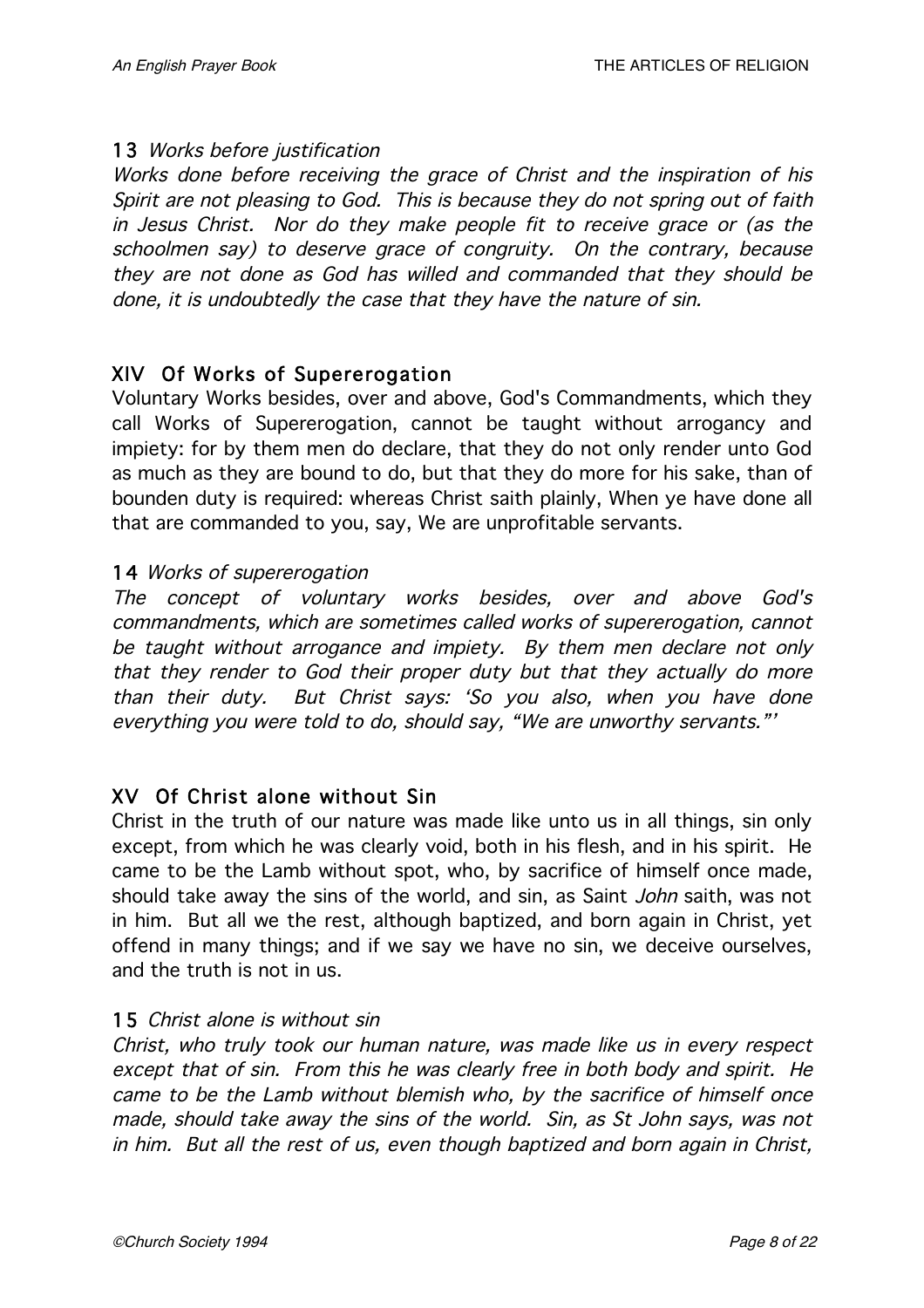still offend in many ways. If we say we have no sin, we deceive ourselves and the truth is not in us.

# XVI Of Sin after Baptism

Not every deadly sin willingly committed after Baptism is sin against the Holy Ghost, and unpardonable. Wherefore the grant of repentance is not to be denied to such as fall into sin after Baptism. After we have received the Holy Ghost, we may depart from grace given, and fall into sin, and by the grace of God we may arise again, and amend our lives. And therefore they are to be condemned, which say, they can no more sin as long as they live here, or deny the place of forgiveness to such as truly repent.

#### 16 Sin after baptism

Not every sin knowingly committed after baptism is sin against the Holy Spirit and unforgivable. Therefore the gift of repentance is not to be declared impossible for those who fall into sin after baptism. After we have received the Holy Spirit we may depart from the grace given to us and fall into sin, and we may also by the grace of God return and amend our lives. Therefore those who say that they are incapable of sinning any more in this life are to be condemned, as are those who deny the opportunity of forgiveness to those who truly repent.

### XVII Of Predestination and Election

Predestination to Life is the everlasting purpose of God, whereby (before the foundations of the world were laid) he hath constantly decreed by his counsel secret to us, to deliver from curse and damnation those whom he hath chosen in Christ out of mankind, and to bring them by Christ to everlasting salvation, as vessels made to honour. Wherefore, they which be endued with so excellent a benefit of God be called according to God's purpose by his Spirit working in due season: they through Grace obey the calling: they be justified freely: they be made sons of God by adoption: they be made like the image of his only-begotten Son Jesus Christ: they walk religiously in good works, and at length, by God's mercy, they attain to everlasting felicity.

As the godly consideration of Predestination, and our Election in Christ, is full of sweet, pleasant, and unspeakable comfort to godly persons, and such as feel in themselves the working of the Spirit of Christ, mortifying the works of the flesh, and their earthly members, and drawing up their mind to high and heavenly things, as well because it doth greatly establish and confirm their faith of eternal Salvation to be enjoyed through Christ, as because it doth fervently kindle their love towards God: So, for curious and carnal persons,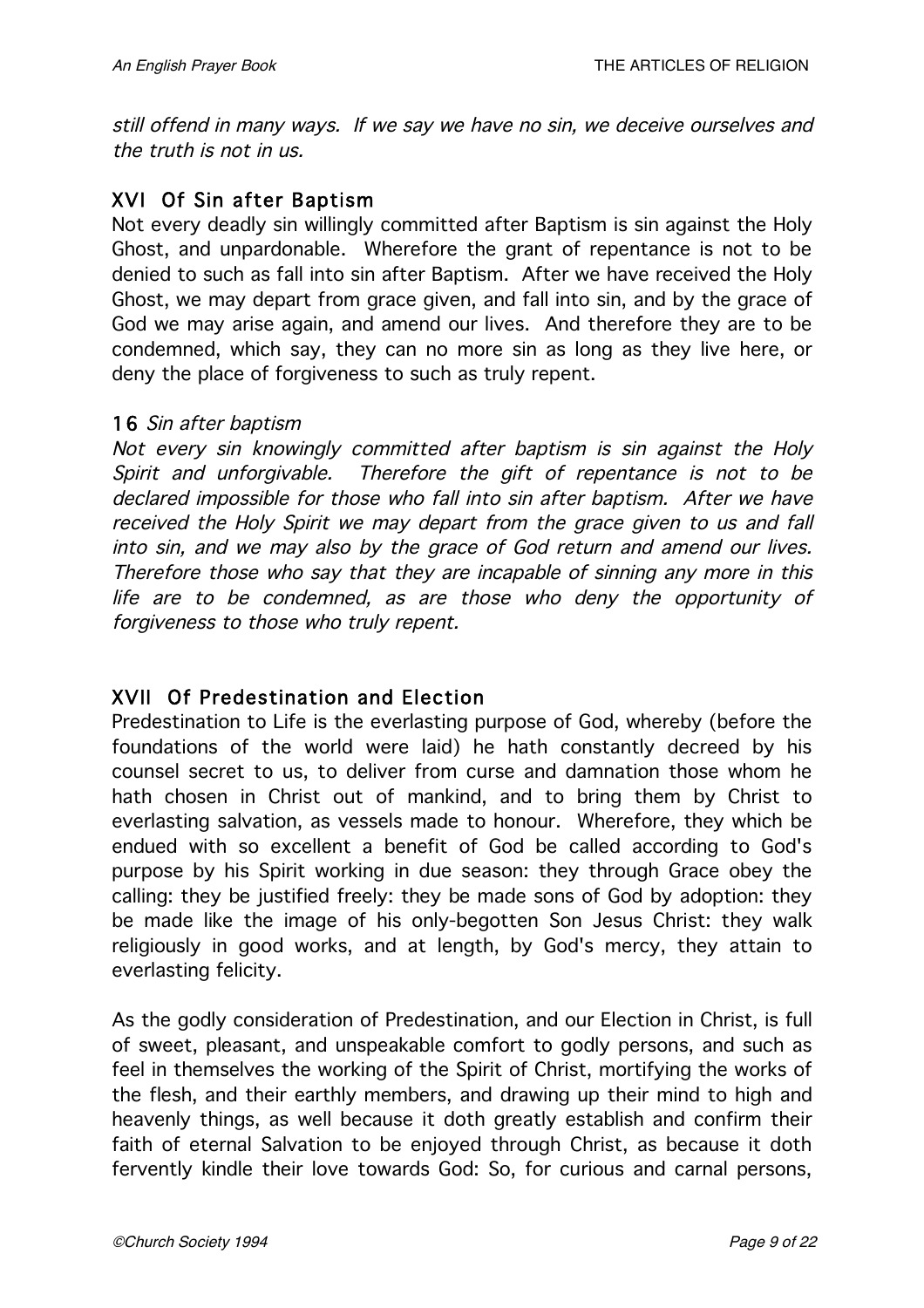lacking the Spirit of Christ, to have continually before their eyes the sentence of God's Predestination, is a most dangerous downfall, whereby the Devil doth thrust them either into desperation, or into wretchlessness of most unclean living, no less perilous than desperation.

Furthermore, we must receive God's promises in such wise, as they be generally set forth to us in holy Scripture: and, in our doings, that Will of God is to be followed, which we have expressly declared unto us in the Word of God.

#### 17 Predestination and election

Predestination to life is the eternal purpose of God, whereby (before the foundations of the world were laid) he has consistently decreed by his counsel which is hidden from us to deliver from curse and damnation those whom he has chosen in Christ out of mankind and to bring them through Christ to eternal salvation as vessels made for honour. Hence those granted such an excellent benefit by God are called according to God's purpose by his Spirit working at the appropriate time. By grace they obey the calling; they are freely justified, and made sons of God by adoption, are made like the image of his only-begotten Son Jesus Christ, they walk faithfully in good works and at the last by God's mercy attain eternal happiness.

The reverent consideration of this subject of predestination and of our election in Christ is full of sweet, pleasant, and inexpressible comfort to the godly and to those who feel within themselves the working of the Spirit of Christ, putting to death the deeds of the sinful and earthly nature and lifting their minds up to high and heavenly things. This consideration establishes and confirms their belief in the eternal salvation to be enjoyed through Christ and kindles <sup>a</sup> fervent love towards God. But for inquisitive and unspiritual persons who lack the Spirit of Christ to have the sentence of God's predestination continually before their eyes is <sup>a</sup> dangerous snare which the Devil uses to drive them either into desperation or into recklessly immoral living (a state no less perilous than desperation).

Furthermore we need to receive God's promises in the manner in which they are generally set out to us in holy Scripture, and in our actions we need to follow that will of God which is clearly declared to us in the Word of God.

### XVIII Of obtaining eternal Salvation only by the Name of Christ

They also are to be had accursed that presume to say, That every man shall be saved by the Law or Sect which he professeth, so that he be diligent to frame his life according to that Law, and the light of Nature. For holy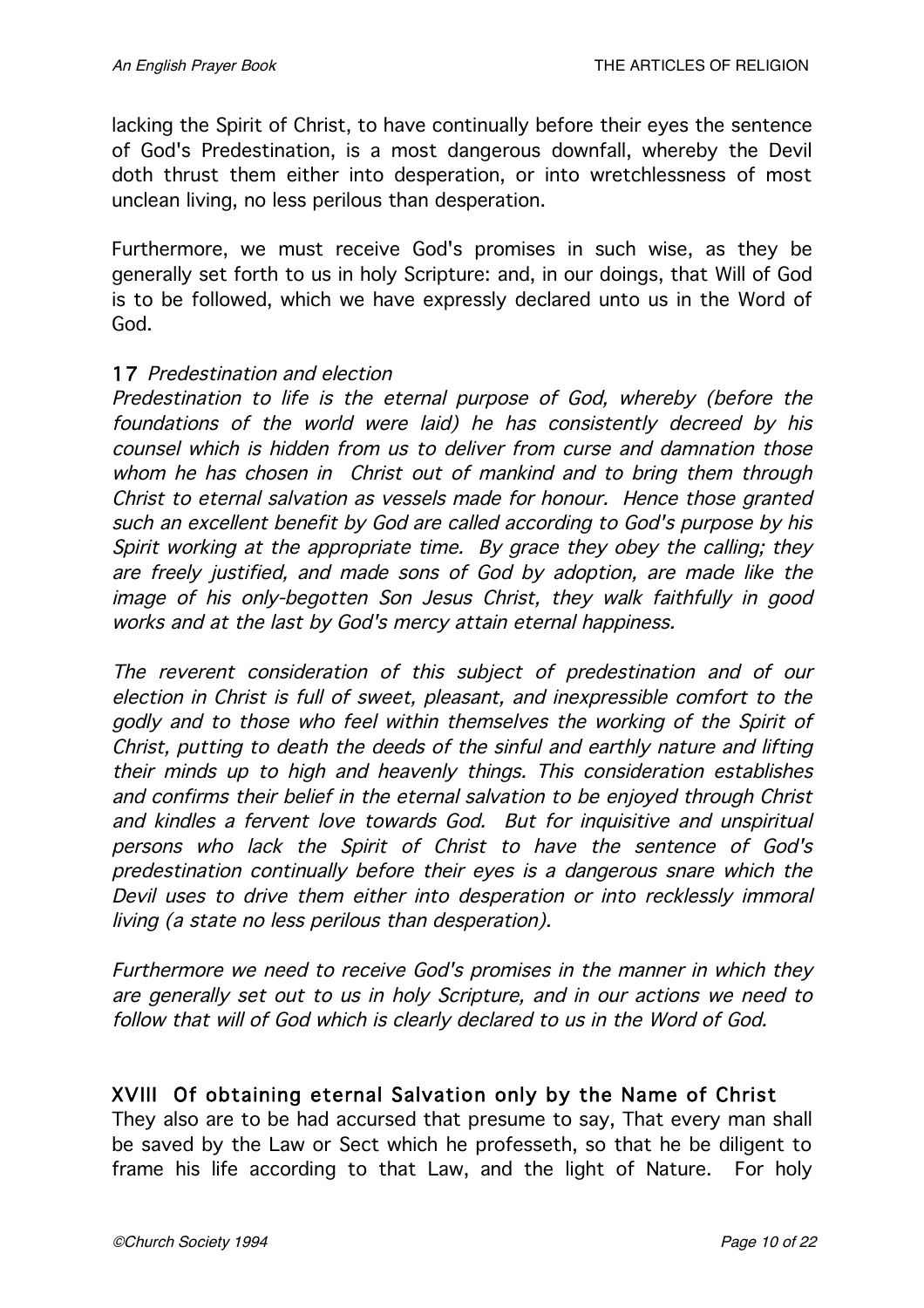Scripture doth set out unto us only the Name of Jesus Christ, whereby men must be saved.

#### 18 Obtaining salvation only by the name of Christ

Those who presume to say that every person shall be saved by the rule of life, religion or sect that he professes, provided he makes diligent efforts to live by that rule and the light of nature, must be regarded as accursed. For holy Scripture declares to us that it is only in the name of Jesus Christ that men must be saved.

#### XIX Of the Church

The visible Church of Christ is a congregation of faithful men, in the which the pure Word of God is preached, and the sacraments be duly ministered according to Christ's ordinance in all those things that of necessity are requisite to the same.

As the Church of *Jerusalem, Alexandria,* and *Antioch*, have erred; so also the Church of Rome hath erred, not only in their living and manner of Ceremonies, but also in matters of Faith.

#### 19 The church

The visible church of Christ is <sup>a</sup> congregation of believers in which the pure Word of God is preached and in which the sacraments are rightly administered according to Christ's command in all those matters that are necessary for proper administration.

As the churches of Jerusalem, Alexandria and Antioch have erred, so also the church of Rome has erred, not only in their practice and forms of worship but also in matters of faith.

### XX Of the Authority of the Church

The Church hath power to decree Rites or Ceremonies, and authority in Controversies of Faith: And yet it is not lawful for the Church to ordain any thing that is contrary to God's Word written, neither may it so expound one place of Scripture, that it be repugnant to another. Wherefore, although the Church be a witness and a keeper of holy Writ, yet, as it ought not to decree any thing against the same, so besides the same ought it not to enforce any thing to be believed for necessity of Salvation.

#### 20 The authority of the church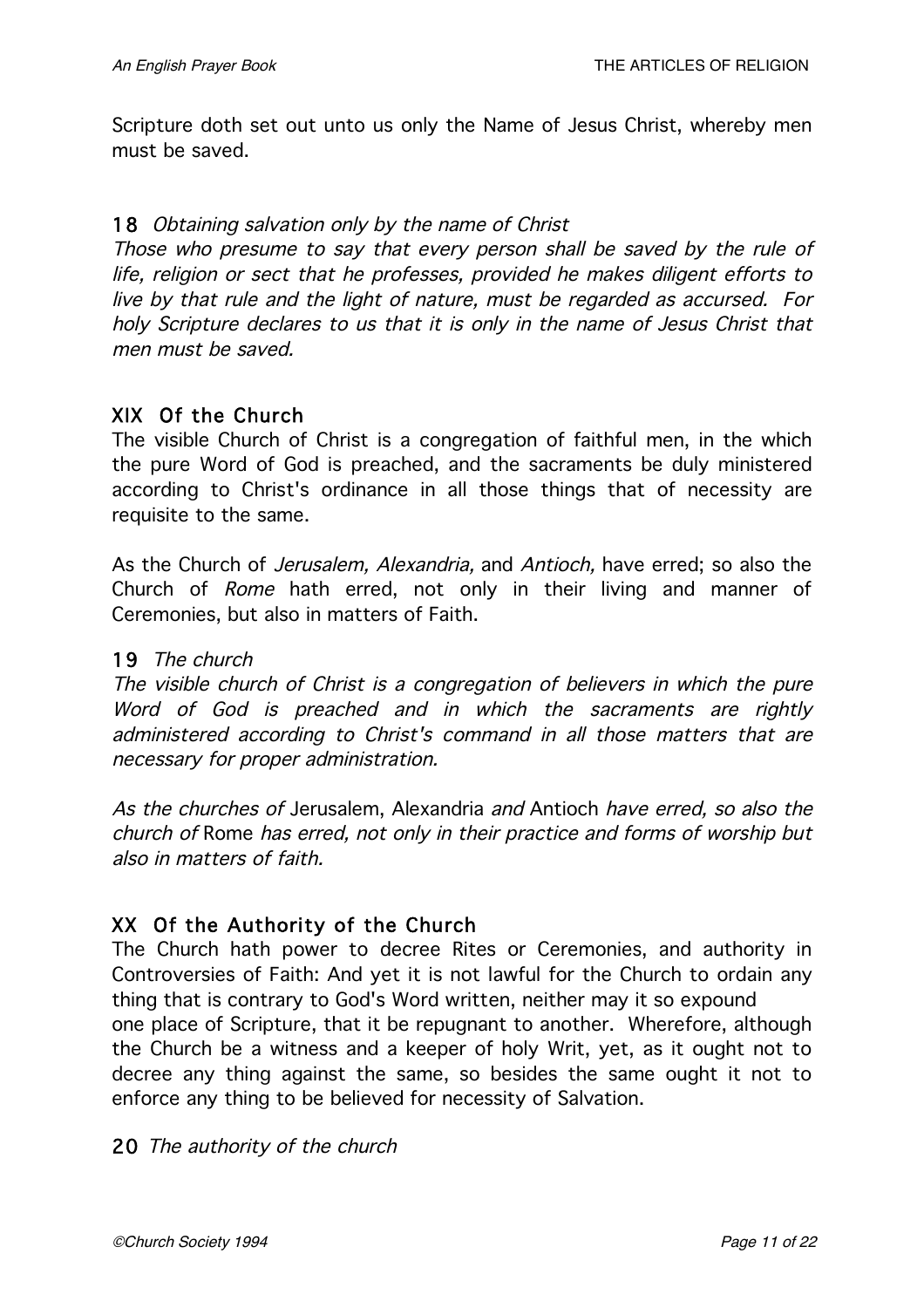The church has authority to decree forms of worship and ceremonies and to decide in controversies concerning the faith. However, it is not lawful for the church to order anything contrary to God's written Word. Nor may it expound one passage of Scripture so that it contradicts another passage. So, although the church is <sup>a</sup> witness and guardian to holy Scripture, it must not decree anything contrary to Scripture, nor is it to enforce belief in anything additional to Scripture as essential to salvation.

### XXI Of the Authority of General Councils

General Councils may not be gathered together without the commandment and will of Princes. And when they be gathered together, (forasmuch as they be an assembly of men, whereof all be not governed with the Spirit and Word of God,) they may err, and sometimes have erred, even in things pertaining unto God. Wherefore things ordained by them as necessary to salvation have neither strength nor authority, unless it may be declared that they be taken out of holy Scripture.

### 21 The authority of general councils

General councils may not be gathered together without the command and will of rulers. And when they are gathered together (since they are an assembly of men, among whom not all are ruled by the Holy Spirit and the Word of God), they may err. Indeed they sometimes have erred, even in things elating to God. Therefore anything commanded by them as necessary to salvation has no power or authority unless it can be shown to be taught by Scripture.

### XXII Of Purgatory

The Romish Doctrine concerning Purgatory, Pardons, Worshipping and Adoration, as well of Images as of Reliques, and also invocation of Saints, is a fond thing vainly invented, and grounded upon no warranty of Scripture, but rather repugnant to the Word of God.

#### 22 Purgatory

The Roman doctrine concerning purgatory, pardons, worshipping and adoration (both of images and of relics) and the invocation of saints is <sup>a</sup> futile thing foolishly conceived and grounded on no evidence of Scripture. On the contrary this teaching is repugnant to the Word of God.

# XXIII Of Ministering in the Congregation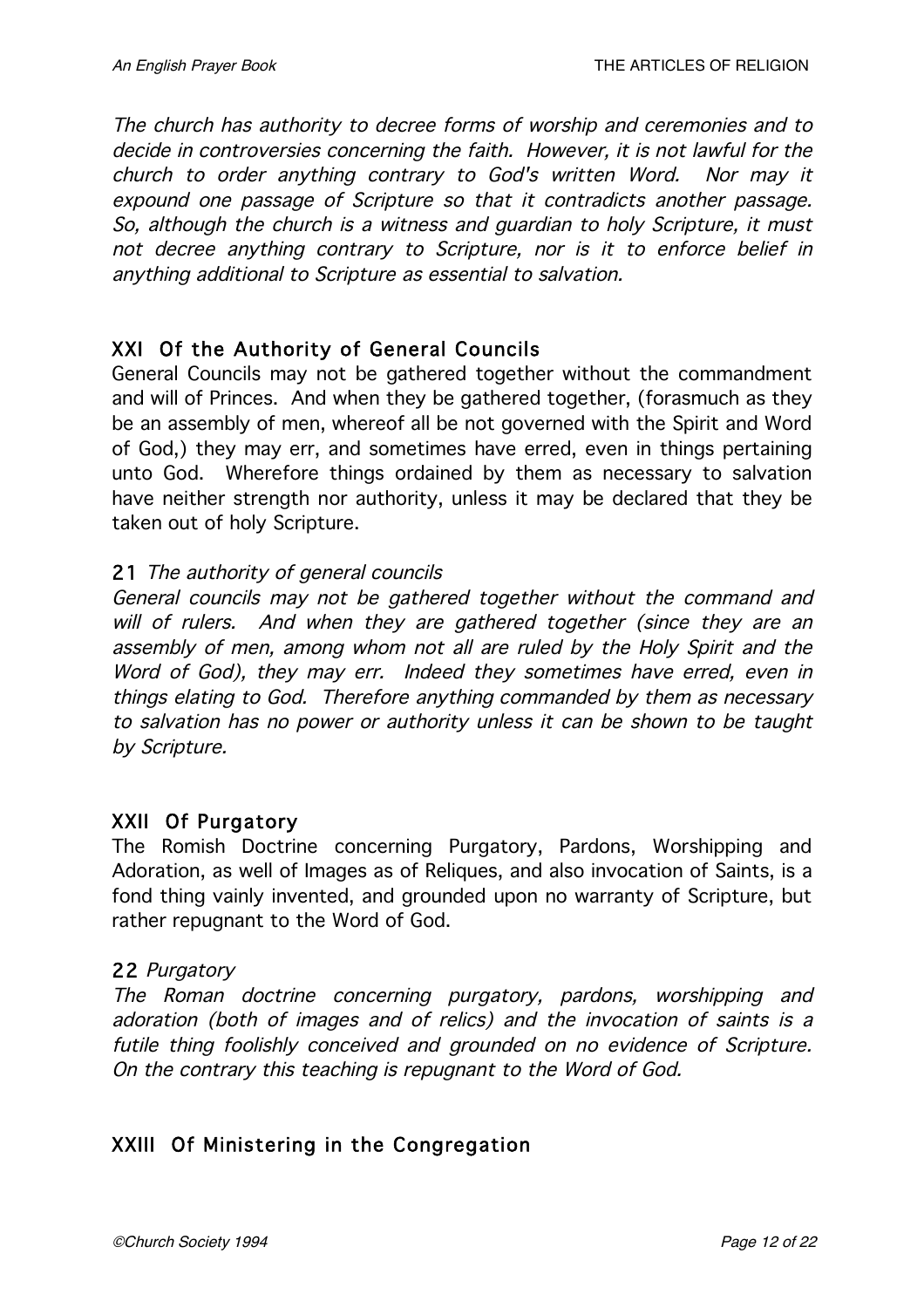It is not lawful for any man to take upon him the office of publick preaching, or ministering the Sacraments in the Congregation, before he be lawfully called, and sent to execute the same. And those we ought to judge lawfully called and sent, which be chosen and called to this work by men who have publick authority given unto them in the Congregation, to call and send Ministers into the Lord's vineyard.

#### 23 Ministering in the congregation

It is not right for an man to take upon himself the office of public preaching or of administering the sacraments in the congregation before he has been lawfully called and sent to perform these tasks. The lawfully called and sent are those who have been chosen and called to this work by men who have had public authority given to them in the congregation to call and send such ministers into the Lord's vineyard.

# XXIV Of speaking in the Congregation in such a tongue as the people understandeth

It is a thing plainly repugnant to the Word of God, and the custom of the Primitive Church, to have publick Prayer in the Church, or to minister the Sacraments in a tongue not understanded of the people.

24 Speaking in the congregation in a language that people understand It is plainly repugnant to the Word of God and to the custom of the early church for public prayer or the administration of the sacraments to be conducted in <sup>a</sup> language not understood by the people.

### XXV Of the Sacraments

Sacraments ordained of Christ be not only badges or tokens of Christian men's profession, but rather they be certain sure witnesses, and effectual signs of grace, and God's good will towards us, by the which he doth work invisibly in us, and doth not only quicken, but also strengthen and confirm our Faith in him.

There are two Sacraments ordained of Christ our Lord in the Gospel, that is to say, Baptism, and the Supper of the Lord.

Those five commonly called Sacraments, that is to say, Confirmation, Penance, Orders, Matrimony, and extreme Unction, are not to be counted for Sacraments of the Gospel, being such as have grown partly of the corrupt following of the Apostles, partly are states of life allowed in the Scriptures;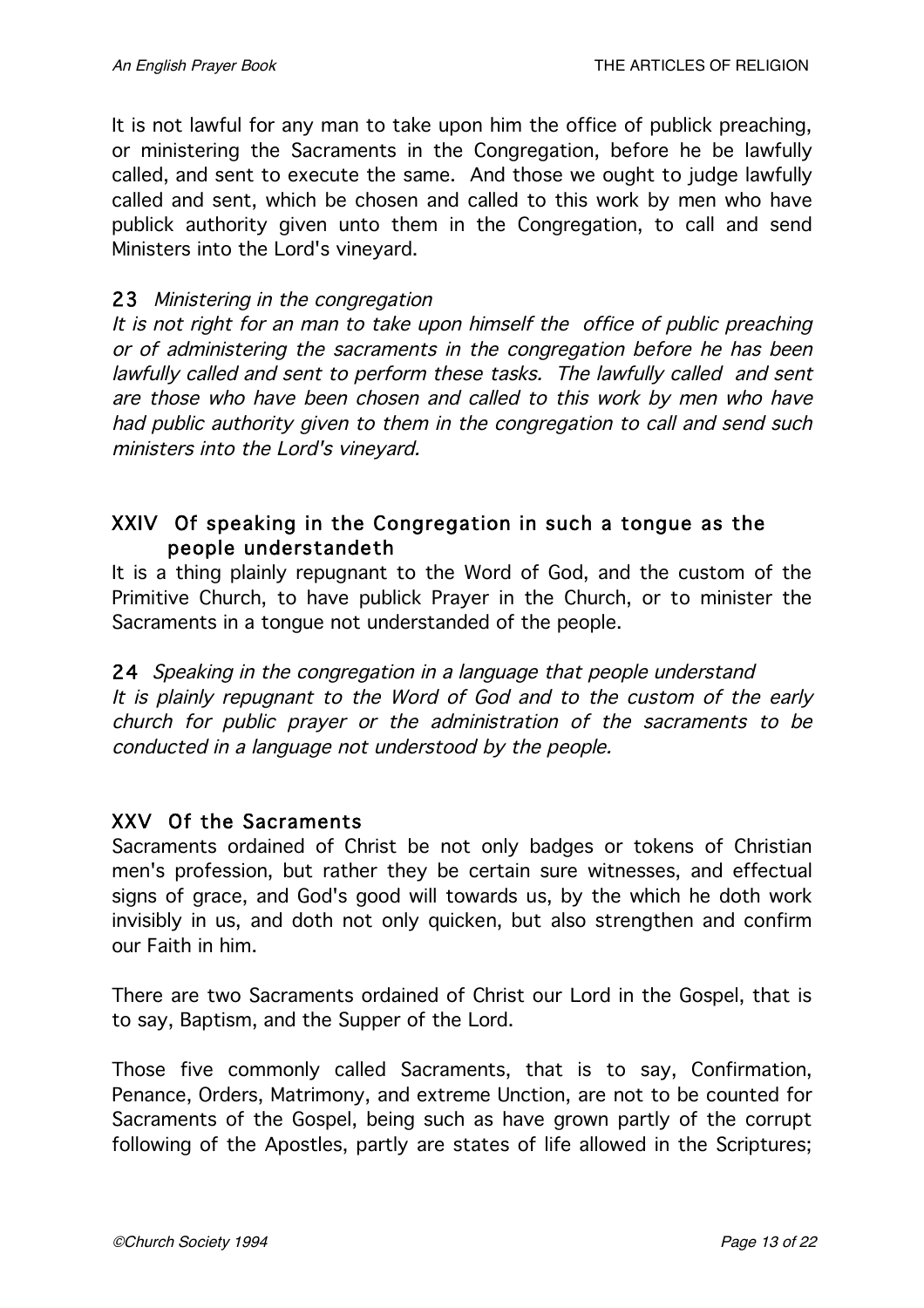but yet have not like nature of Sacraments with Baptism, and the Lord's Supper, for that they have not any visible sign or ceremony ordained of God. The Sacraments were not ordained of Christ to be gazed upon, or to be carried about, but that we should duly use them. And in such only as worthily receive the same they have a wholesome effect or operation: but they that receive them unworthily purchase to themselves damnation, as Saint Paul saith.

#### 25 The sacraments

The sacraments instituted by Christ are not only badges or tokens of the profession of Christians but are also sure witnesses and effectual signs of God's grace and good will towards us. Through them he works invisibly within us, both bringing to life and also strengthening and confirming our faith in him.

There are two sacraments instituted by Christ our Lord in the Gospel baptism and the Lord's Supper.

The five that are commonly called sacraments (confirmation, penance, ordination, marriage and extreme unction) are not to be regarded as Gospel sacraments. This is because they are either <sup>a</sup> corruption of apostolic practice or states of life as allowed in the Scriptures. They are not of the same nature as the sacraments of Baptism and the Lord's Supper since they do not have any visible sign or ceremony instituted by God.

The sacraments were not instituted by Christ to be gazed at or carried about but to be used properly. It is only in those who receive them worthily that they have <sup>a</sup> beneficial effect or operation. As Paul the apostle says, those who receive them in an unworthy manner bring condemnation upon themselves.

# XXVI Of the Unworthiness of the Ministers, which hinders not the effect of the Sacrament

Although in the visible Church the evil be ever mingled with the good, and sometimes the evil have chief authority in the Ministration of the Word and, Sacraments, yet forasmuch as they do not the same in their own name, but in Christ's, and do minister by his commission and authority, we may use their Ministry, both in hearing the Word of God, and in the receiving of the Sacraments. Neither is the effect of Christ's ordinance taken away by their wickedness, nor the grace of God's gifts diminished from such as by faith and rightly do receive the Sacraments ministered unto them; which be effectual,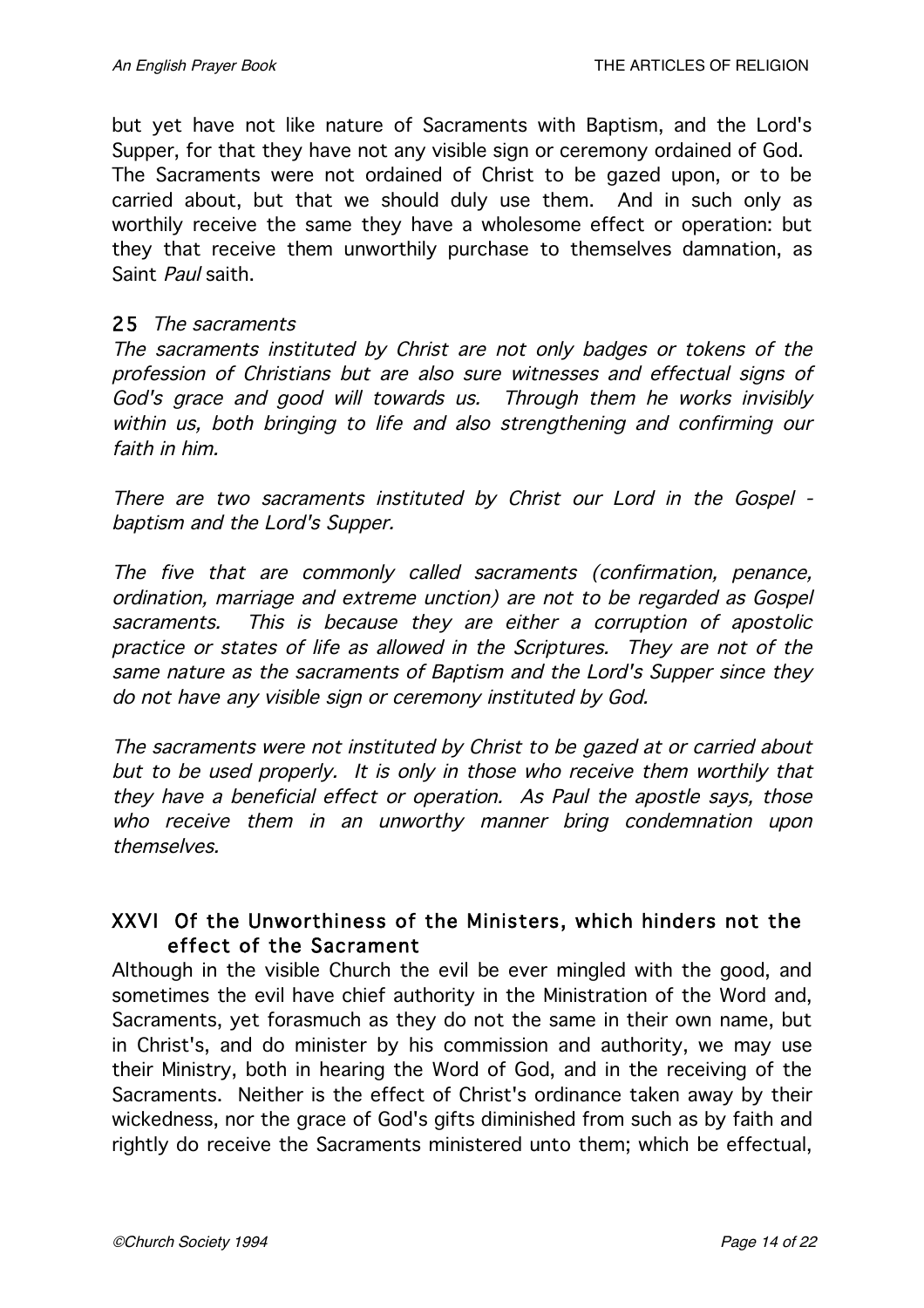because of Christ's institution and promise, although they be ministered by evil men.

Nevertheless, it appertaineth to the discipline of the Church, that inquiry be made of evil Ministers, and that they be accused by those that have knowledge of their offences; and finally being found guilty, by just judgement be deposed.

### 26 The sacraments are not rendered ineffectual by the unworthiness of the minister

Although in the visible church the evil are always mingled with the good and sometimes evil people possess the highest rank in the ministry of the Word and sacraments, nevertheless since they do not do these things in their own name but in Christ's and minister by his commission and authority, we may use their ministry both in hearing God's Word and in receiving the sacraments. The effect of Christ's institution is not taken away by the wickedness of these people, nor is the grace of God's gifts diminished, so long as the sacraments are received by faith and rightly. The sacraments are effectual because of Christ's institution and promise, even though they may be administered by evil men.

Nevertheless, it belongs to the discipline of the church that investigation be made into evil ministers. Those who are accused by witnesses having knowledge of their offences and who in the end are justly found guilty, should be deposed.

### XXVII Of Baptism

Baptism is not only a sign of profession, and mark of difference, whereby Christian men are discerned from others that be not christened, but it is also a sign of Regeneration or new Birth, whereby, as by an instrument, they that receive Baptism rightly are grafted into the Church; the promises of the forgiveness of sin, and of our adoption to be the sons of God by the Holy Ghost, are visibly signed and sealed; Faith is confirmed, and Grace increased by virtue of prayer unto God. The Baptism of young Children is in any wise to be retained in the Church, as most agreeable with the institution of Christ.

### 27 Baptism

Baptism is not only <sup>a</sup> sign of profession and <sup>a</sup> mark of difference by which Christians are distinguished from those who are not baptized. It is also <sup>a</sup> sign of regeneration or new birth, through which, as through an instrument, those who receive baptism in the right manner are grafted into the church, the promises of the forgiveness of sin and of our adoption as sons of God by the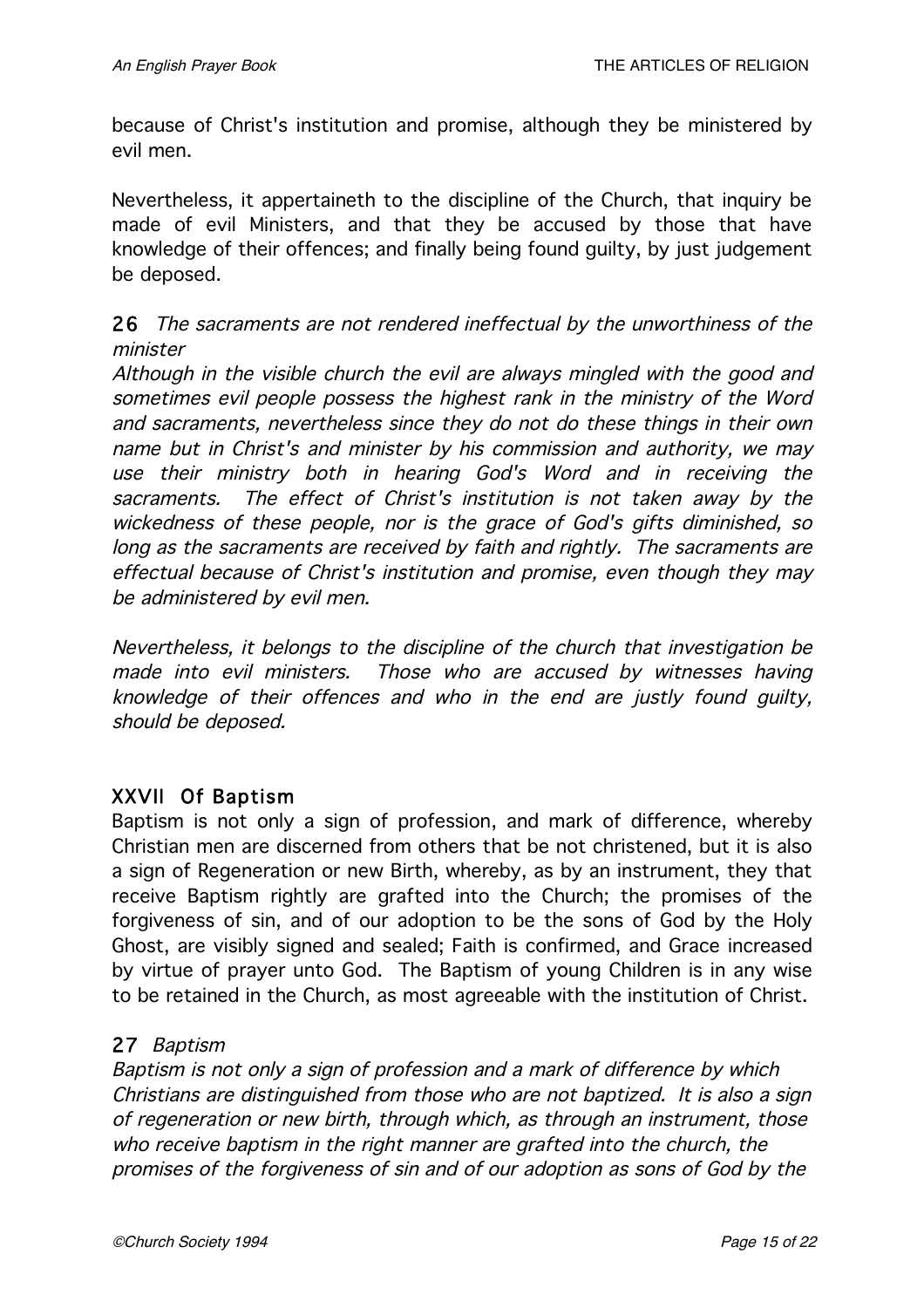Holy Spirit are visibly signed and sealed, faith is confirmed, and grace is increased by virtue of prayer to God. The baptism of young children is undoubtedly to be retained in the church as that which agrees best with Christ's institution.

# XXVIII Of the Lord's Supper

The Supper of the Lord is not only a sign of the love that Christians ought to have among themselves one to another; but rather it is a Sacrament of our Redemption by Christ's death: insomuch that to such as rightly, worthily, and with faith, receive the same, the Bread which we break is a partaking of the Body of Christ; and likewise the Cup of Blessing is a partaking of the Blood of Christ.

Transubstantiation (or the change of the substance of Bread and Wine) in the Supper of the Lord, cannot be proved by holy Writ; but is repugnant to the plain words of Scripture, overthroweth the nature of a Sacrament, and hath given occasion to many superstitions.

The Body of Christ is given, taken, and eaten, in the Supper, only after an heavenly and spiritual manner. And the mean whereby the Body of Christ is received and eaten in the Supper is Faith.

The Sacrament of the Lord's Supper was not by Christ's ordinance reserved, carried about, lifted up, or worshipped.

### 28 The Lord's Supper

The Supper of the Lord is not only <sup>a</sup> sign of the mutual love that Christians ought to have among themselves. Rather, it is <sup>a</sup> sacrament of our redemption through Christ's death. To those who rightly, worthily, and with faith receive it, the bread which we break is <sup>a</sup> partaking of the body of Christ, and similarly the cup of blessing is <sup>a</sup> partaking of the blood of Christ.

Transubstantiation (the change of the substance of the bread and wine) in the Supper of the Lord cannot be proved from holy Scripture, but is repugnant to the plain teaching of Scripture. It overthrows the nature of <sup>a</sup> sacrament and has given rise to many superstitions.

The body of Christ is given, taken, and eaten in the Supper only in <sup>a</sup> heavenly and spiritual manner. The means by which the body of Christ is received and eaten in the Supper is faith.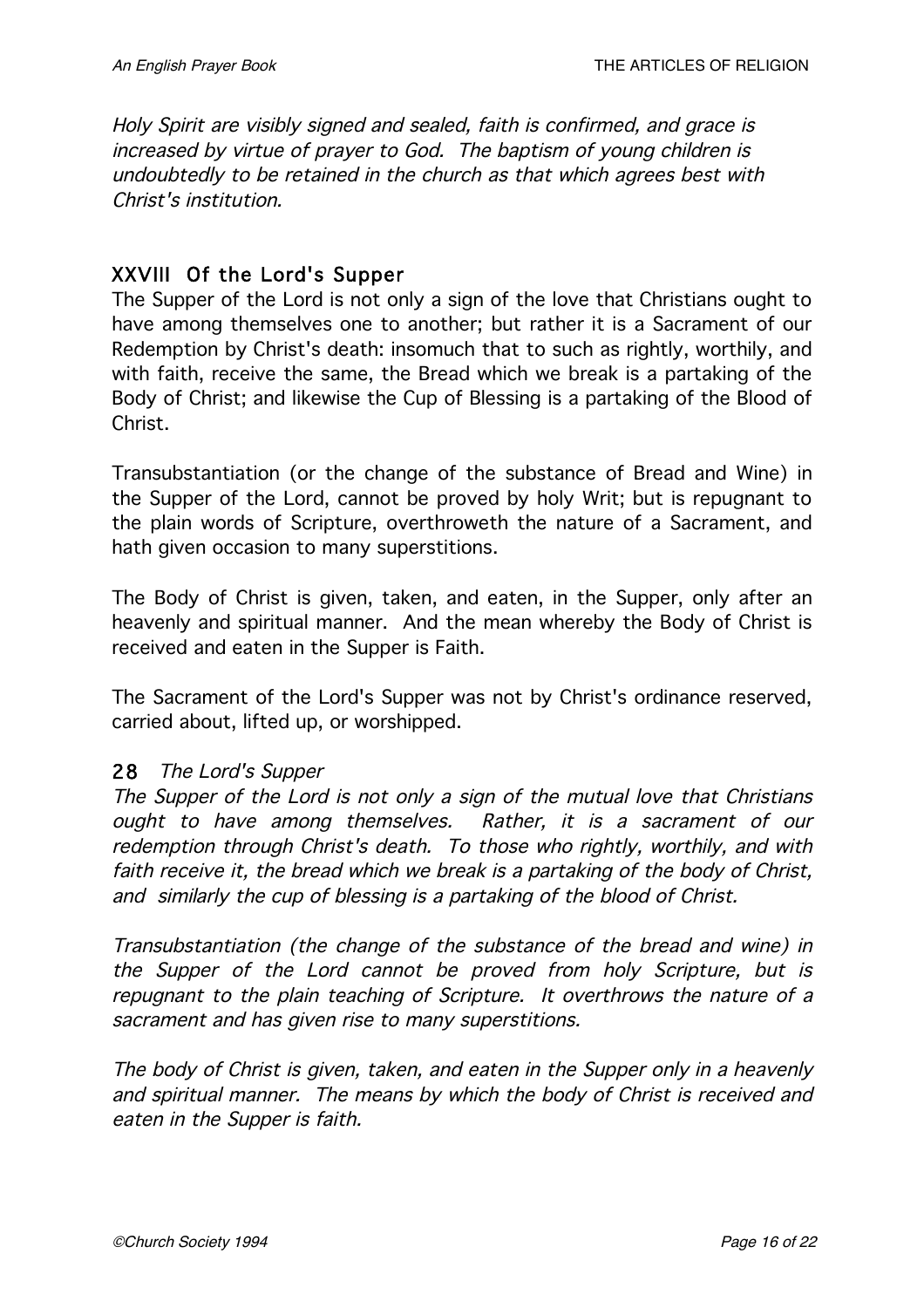The sacrament of the Lord's Supper was not instituted by Christ to be reserved, carried about, lifted up, or worshipped.

# XXIX Of the Wicked which eat not the Body of Christ in the use of the Lord's Supper

The Wicked, and such as be void of a lively faith, although they do carnally and visibly press with their teeth (as Saint Augustine saith) the Sacrament of the Body and Blood of Christ, yet in no wise are they partakers of Christ: but rather, to their condemnation, do eat and drink the sign or Sacrament of so great a thing.

29 The wicked who partake of the Lord's supper do not eat the body of Christ

The wicked and those who lack <sup>a</sup> living faith, although they physically and visibly 'press with their teeth' (as St Augustine says) the sacrament of the body and blood of Christ, nevertheless are in no way partakers of Christ. Rather, by eating and drinking the sign or sacrament of so great <sup>a</sup> thing, they bring condemnation upon themselves.

# XXX Of both kinds

The Cup of the Lord is not to be denied to the Lay-people: for both the parts of the Lord's Sacrament, by Christ's ordinance and commandment, ought to be ministered to all Christian men alike.

### 30 Reception in both kinds

The cup of the Lord is not to be denied to the laity. For by Christ's institution and commandment both parts of the Lord's sacrament ought to be administered to all Christian people alike.

# XXXI Of the one Oblation of Christ finished upon the Cross

The Offering of Christ once made is that perfect redemption, propitiation, and satisfaction, for all the sins of the whole world, both original and actual; and there is none other satisfaction for sin, but that alone. Wherefore the sacrifices of Masses, in the which it was commonly said, that the Priest did offer Christ for the quick and the dead, to have remission of pain or guilt, were blasphemous fables, and dangerous deceits.

### 31 The one oblation of Christ finished upon the cross

The offering of Christ made once is the perfect redemption, propitiation, and satisfaction, for all the sins of the whole world, both original and actual.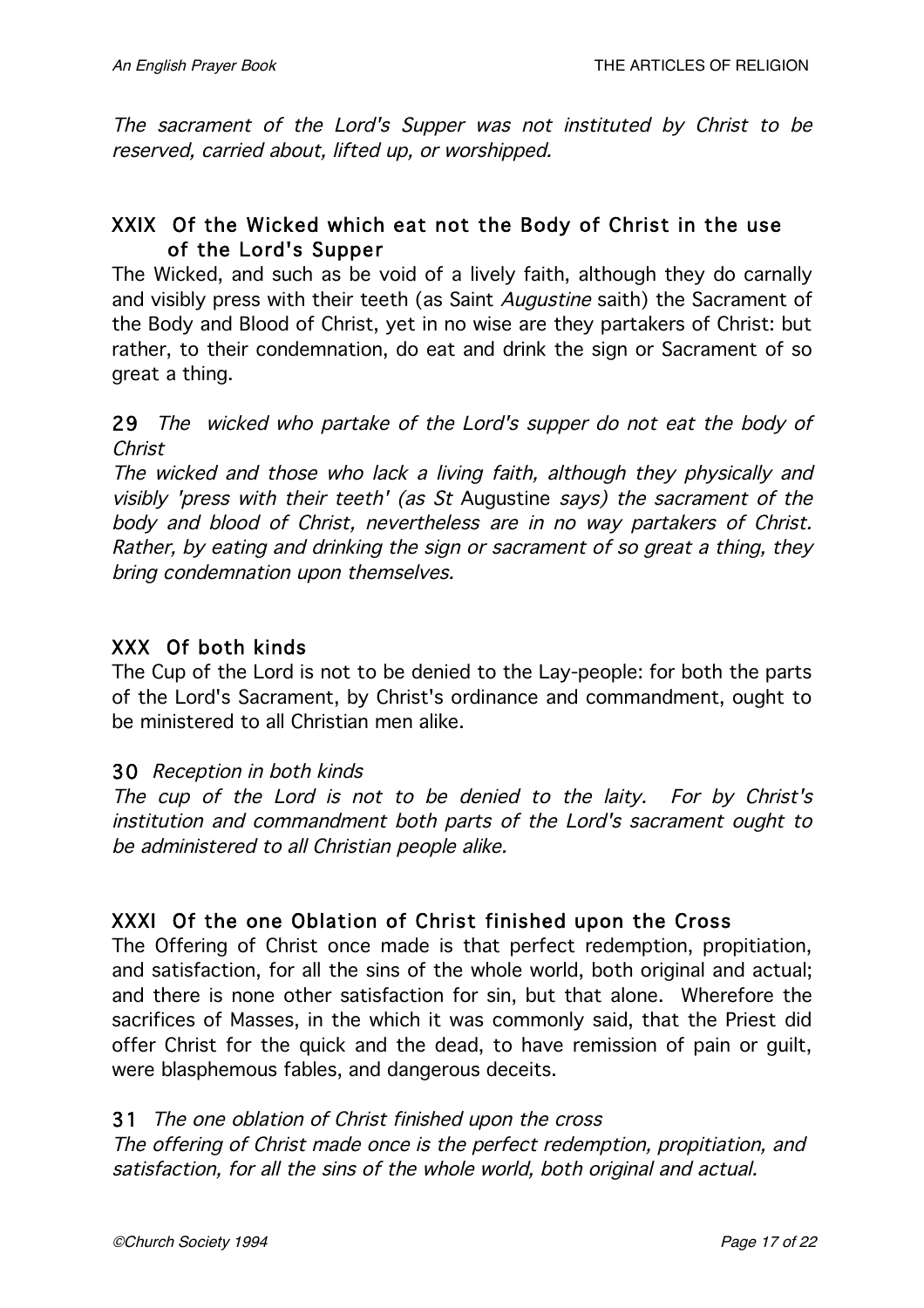There is no other satisfaction for sin but this alone. Consequently, the sacrifices of masses, in which it was commonly said that the priest offered Christ for the living and dead so as to gain remission of pain or guilt, were blasphemous fables and dangerous deceits.

### XXXII Of the Marriage of Priests

Bishops, Priests, and Deacons, are not commanded by God's Law, either to vow the estate of single life, or to abstain from marriage: therefore it is lawful also for them, as for all other Christian men, to marry at their own discretion, as they shall judge the same to serve better to godliness.

### 32 The marriage of priests

It is not commanded by any decree of God that bishops, presbyters or deacons take a vow of celibacy or abstain from marriage. So it is lawful for them, as for all other Christians, to marry at their own discretion when they judge that this will promote godliness.

# XXXIII Of excommunicate Persons, how they are to be avoided

That person which by open denunciation of the Church is rightly cut off from the unity of the Church, and excommunicated, ought to be taken of the whole multitude of the faithful, as an Heathen and Publican, until he be openly reconciled by penance, and received into the Church by a Judge that hath authority thereunto.

### 33 The excommunicated: how they are to be avoided

Any person who has openly been denounced by the church and justly cut off from its fellowship and excommunicated is to be regarded by the whole body of the faithful as <sup>a</sup> 'pagan and swindler' until he is openly reconciled by repentance and received back into the church by <sup>a</sup> judge who has the necessary authority in such matters.

### XXXIV Of the Traditions of the Church

It is not necessary that Traditions and Ceremonies be in all places one, or utterly like; for at all times they have been divers, and may be changed according to the diversities of countries, times, and men's manners, so that nothing be ordained against God's Word. Whosoever through his private judgement, willingly and purposely, doth openly break the traditions and ceremonies of the Church, which be not repugnant to the Word of God, and be ordained and approved by common authority, ought to be rebuked openly, (that others may fear to do the like,) as he that offendeth against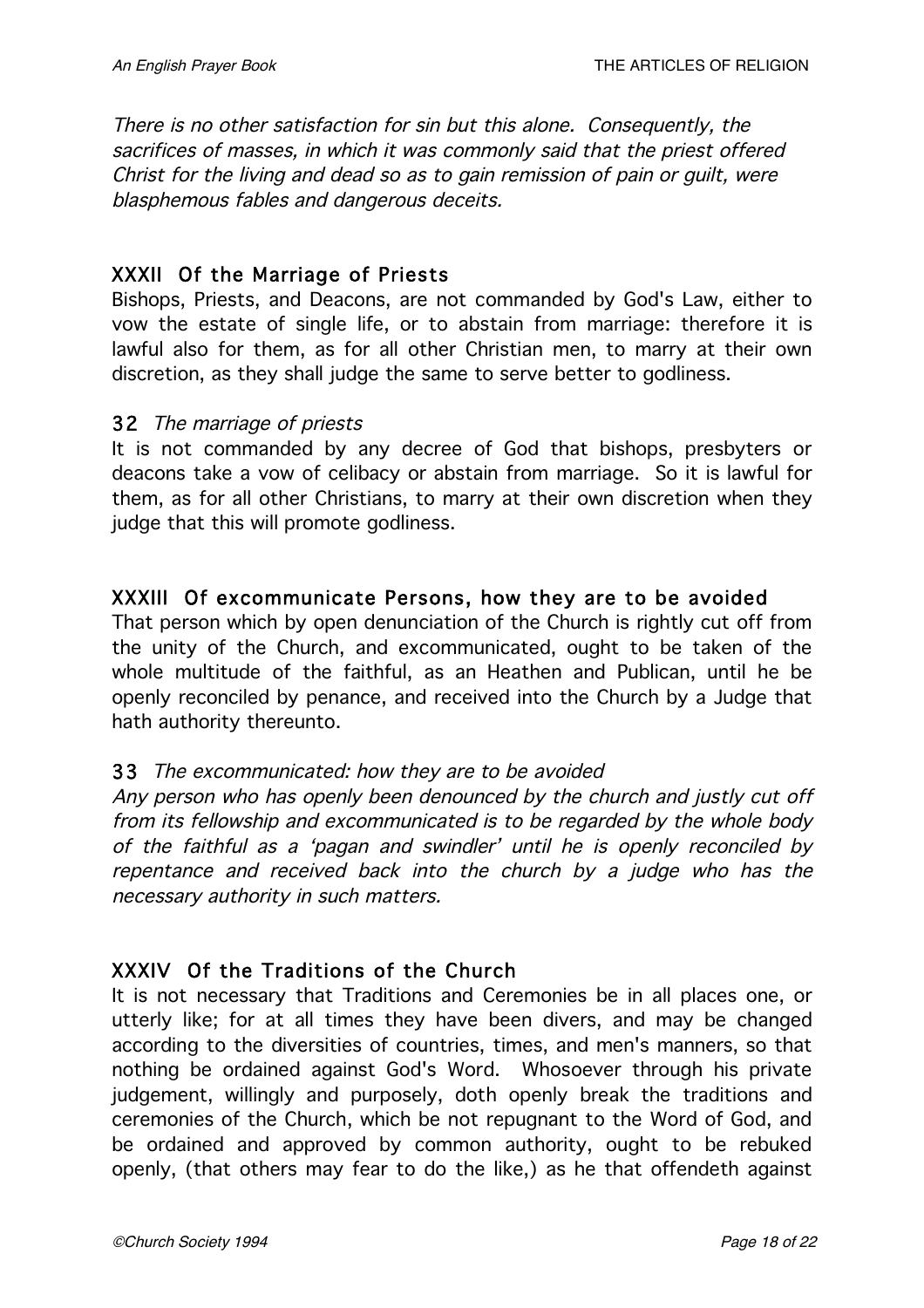the common order of the Church, and hurteth the authority of the Magistrate, and woundeth the consciences of the weak brethren.

Every particular or national Church hath authority to ordain, change, and abolish, ceremonies or rites of the Church ordained only by man's authority, so that all things be done to edifying.

#### 34 The customs of the church

It is not necessary that customs and forms of worship be exactly the same everywhere. Throughout history they have differed. They may be altered according to the differing nations, times, and habits of people provided that nothing is commanded contrary to God's Word. Whoever by his own private judgment openly, willingly, and deliberately breaks those customs and forms of worship of the church which do not contradict the Word of God and are approved by common authority, is to be openly rebuked. This is so that others will be afraid to act similarly, and in so doing offend against the common order of the church, to undermine the authority of the state's representative and to wound the consciences of weak Christians.

Every particular or national church has authority to command, change or abolish the ceremonies or forms of worship of the church which are appointed only by man's authority provided that everything is done for the building up of Christian people.

### XXXV Of Homilies

The second Book of Homilies, the several titles whereof we have joined under this Article, doth contain a godly and wholesome Doctrine, and necessary for these times, as doth the former Book of Homilies, which were set forth in the time of *Edward* the Sixth; and therefore we judge them to be read in Churches by the Ministers, diligently and distinctly, that they may be understanded of the people.

Of the Names of the Homilies.

- 1 Of the right use of the Church.
- 2 Against peril of Idolatry.
- 3 Of repairing and keeping clean of churches.
- 4 Of good Works: first of Fasting.
- 5 Against Gluttony and Drunkenness.
- 6 Against Excess of Apparel.
- 7 Of Prayer.
- 8 Of the Place and Time of Prayer.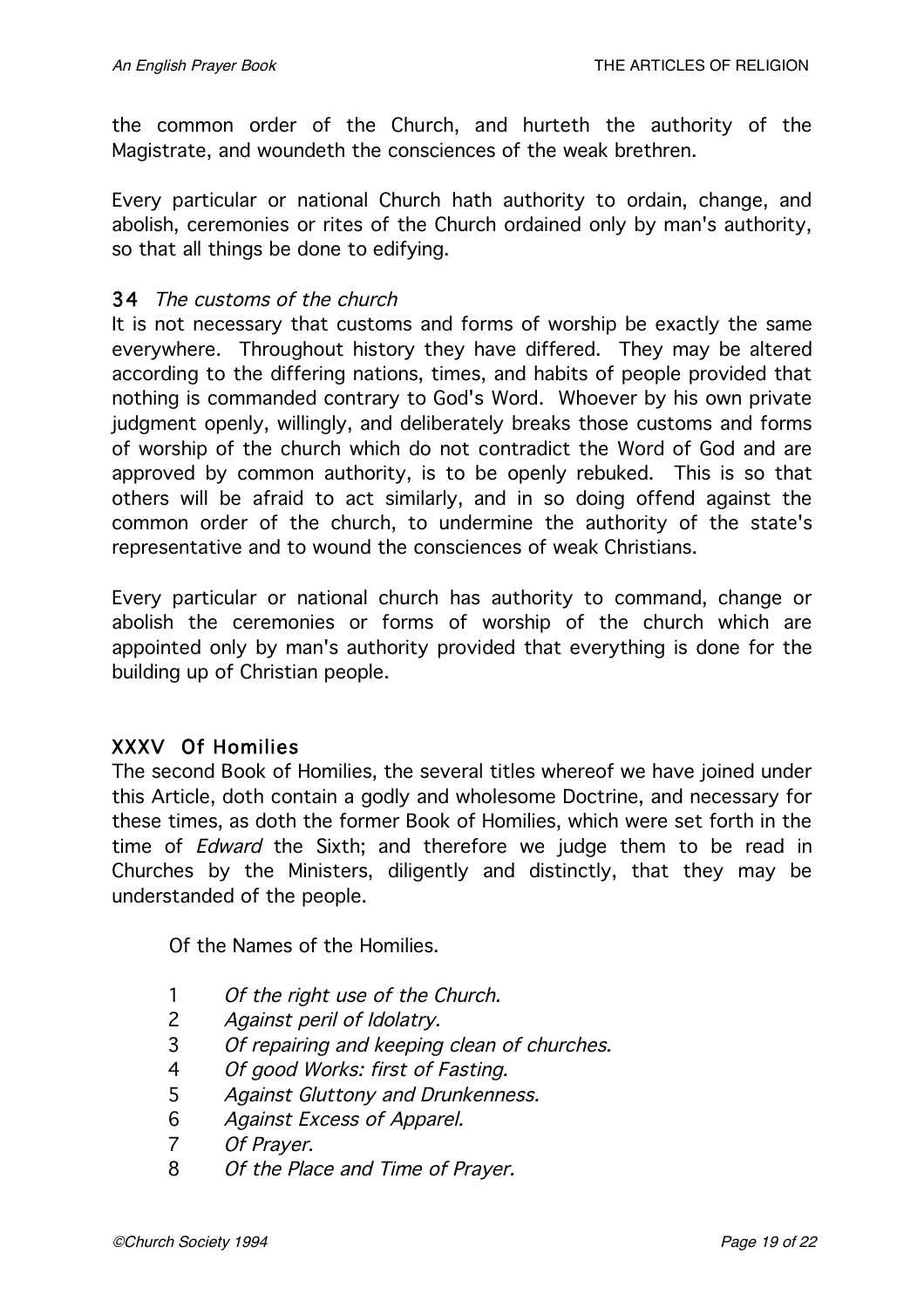- 9 That Common Prayers and Sacraments ought to be ministered in <sup>a</sup> known tongue.
- 10 Of the reverend estimation of God's Word.
- 11 Of Alms-doing.
- 12 Of the Nativity of Christ.
- 13 Of the Passion of Christ.
- 14 Of the Resurrection of Christ.
- 15 Of the worthy receiving of the Sacrament of the Body and Blood of Christ.
- 16 Of the Gifts of the Holy Ghost.
- 17 For the Rogation-days.
- 18 Of the State of Matrimony.
- 19 Of Repentance.
- 20 Against Idleness.
- 21 Against Rebellion.

### 35 The Homilies

The second Book of Homilies contains godly and wholesome teaching which is necessary for these times, as does the first book of Homilies published during the reign of Edward VI. We therefore judge that they ought be read diligently and distinctly in the churches by the ministers so that they may be understood by the people.

### XXXVI Of Consecration of Bishops and Ministers

The Book of Consecration of Archbishops and Bishops, and Ordering of Priests and Deacons, lately set forth in the time of *Edward* the Sixth, and confirmed at the same time by authority of Parliament, doth contain all things necessary to such Consecration and Ordering: neither hath it any thing, that of itself is superstitious and ungodly. And therefore whosoever are consecrated and ordered according to the Rites of that Book, since the second year of the forenamed King *Edward* unto this time, or hereafter shall be consecrated or ordered according to the same Rites; we decree all such to be rightly, orderly, and lawfully consecrated and ordered.

#### 36 The consecration of bishops and ministers

The book for the consecration of archbishops and bishops and for ordaining presbyters and deacons, published in the time of Edward VI and confirmed at the same time by authority of Parliament, contains all things necessary to such consecration and ordination. Nor does it contain anything which of itself is superstitious and ungodly. Therefore whoever is consecrated or ordained according to the services of that book, since the second year of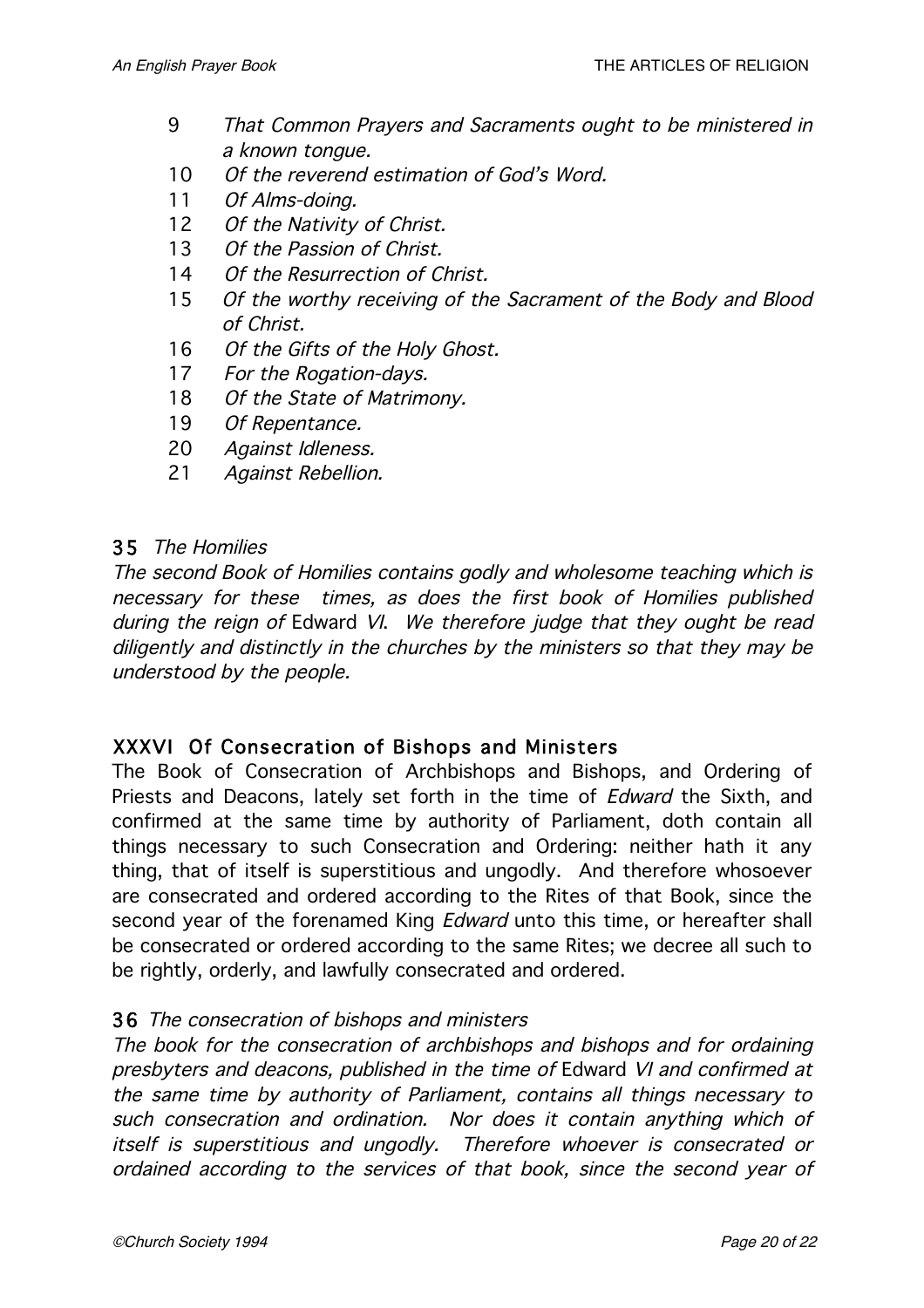Edward VI to the present time, and whoever will be consecrated and ordained according to those services in the future, we declare to be rightly, duly, and lawfully consecrated and ordained.

### XXXVII Of the Civil Magistrates

The King's Majesty hath the chief power in this Realm of *England*, and other his Dominions, unto whom the chief Government of all Estates of this Realm, whether they be Ecclesiastical or Civil, in all causes doth appertain, and is not, nor ought to be, subject to any foreign Jurisdiction.

Where we attribute to the King's Majesty the chief government, by which Titles we understand the minds of some slanderous folks to be offended; we give not to our Princes the ministering either of God's Word, or of the Sacraments, the which thing the Injunctions also lately set forth by *Elizabeth* our Queen do most plainly testify; but that only prerogative, which we see to have been given always to all godly Princes in holy Scriptures by God himself; that is, that they should rule all estates and degrees committed to their charge by God, whether they be Ecclesiastical or Temporal, and restrain with the civil sword the stubborn and evildoers.

The Bishop of Rome hath no jurisdiction in this Realm of England.

The Laws of the Realm may punish Christian men with death, for heinous and grievous offences.

It is lawful for Christian men, at the commandment of the Magistrate, to wear weapons, and serve in the wars.

#### 37 The state and its civil representatives

The sovereign has the chief power in the realm of England and his other possessions. The supreme government of all in this realm, whatever their station, whether ecclesiastical and civil, and in all matters, belongs to him and is not, nor ought to be, subject to any foreign jurisdiction.

When we attribute to the sovereign the chief government (a title which seems to have offended some slanderous persons) we do not grant our rulers the ministry of either God's Word or of the sacraments. This is also made clear in the Injunctions published by Queen Elizabeth I. By this title we acknowledge only the prerogative which we see in holy Scripture God has given to all godly rulers. They should rule all people committed to their charge by God, whatever their station or rank, whether ecclesiastical or